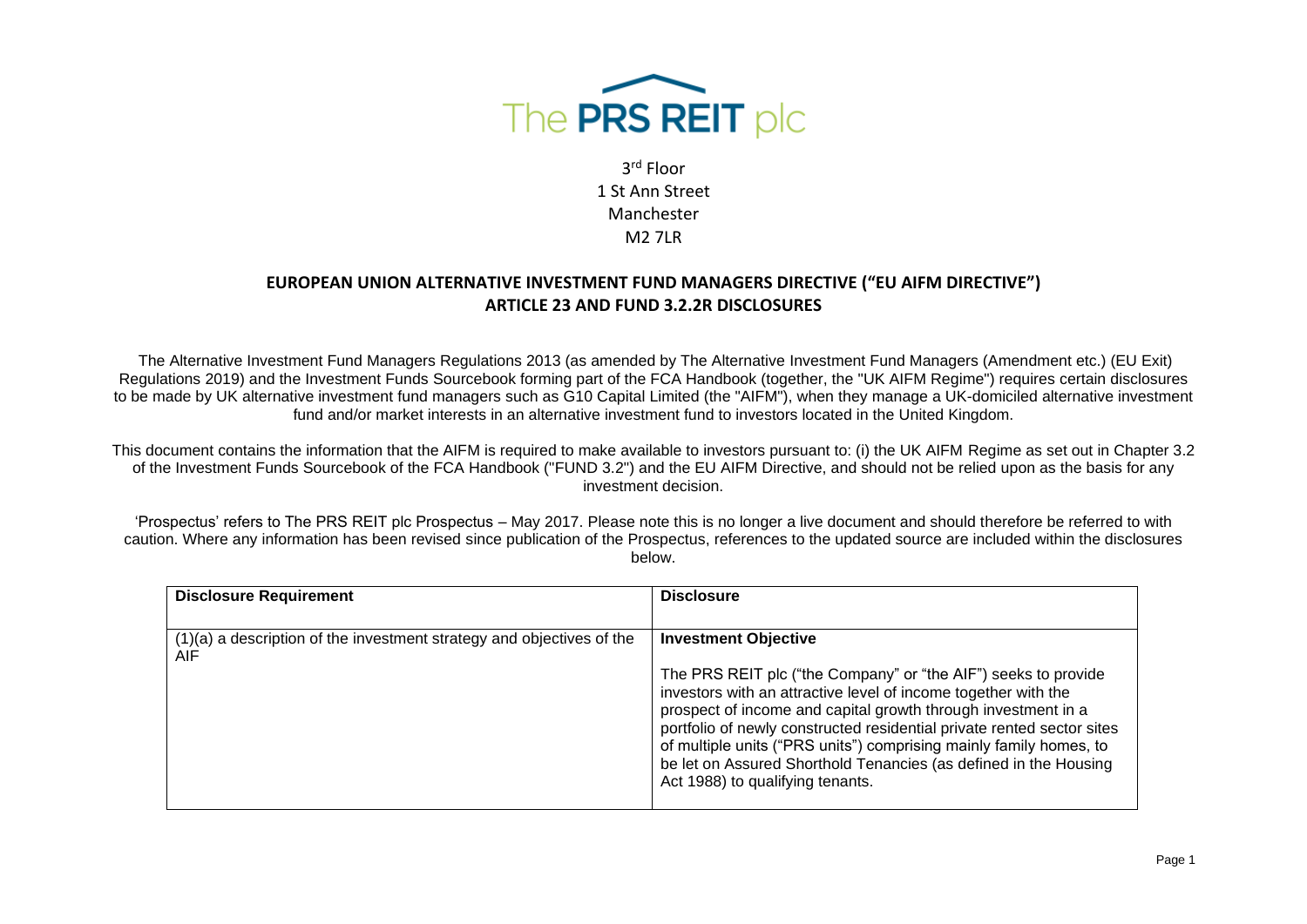

| <b>Investment Policy</b>                                                                                                                                                                                                                                                                                                                                                                                                                                                                                                                                                                                                                                                                                                                                                                                                                                                                                                                                                              |
|---------------------------------------------------------------------------------------------------------------------------------------------------------------------------------------------------------------------------------------------------------------------------------------------------------------------------------------------------------------------------------------------------------------------------------------------------------------------------------------------------------------------------------------------------------------------------------------------------------------------------------------------------------------------------------------------------------------------------------------------------------------------------------------------------------------------------------------------------------------------------------------------------------------------------------------------------------------------------------------|
| The Company's investment policy is to pursue its investment<br>objective by investing in PRS units in or near towns and cities in the<br>UK predominantly the Midlands and the North. The Company is<br>creating a portfolio of homes targeted at the family market, the<br>largest cohort within the private rented sector, and therefore is<br>investing predominantly in housing with the addition of some low<br>rise apartments to provide both choice and wider market appeal, in<br>the major conurbations and larger employment centres in the UK,<br>predominantly England, outside London. The locations are chosen<br>for their accessibility, in that they are situated on the main road and<br>rail links, with access to good primary schooling and economic<br>activity, promoting long term employment prospects and thereby a<br>strong need for housing. The new build nature of the assets,<br>alongside standardised specifications, means that they benefit from |
| a 10-year building warranty, typically from the National House<br>Building Council ("NHBC") as well as manufacturers warranties,                                                                                                                                                                                                                                                                                                                                                                                                                                                                                                                                                                                                                                                                                                                                                                                                                                                      |
| providing for a low level of capital expenditure allied to a predictable<br>and low cost maintenance regime. The sourcing of assets is<br>undertaken by the Investment Adviser, Sigma PRS Management                                                                                                                                                                                                                                                                                                                                                                                                                                                                                                                                                                                                                                                                                                                                                                                  |
| Limited ("Sigma PRS") and is done so by two principal methods. In<br>the first instance, development sites ("PRS development sites") are                                                                                                                                                                                                                                                                                                                                                                                                                                                                                                                                                                                                                                                                                                                                                                                                                                              |
| selected and assessed, detailed planning permission achieved and<br>a fixed price design and build contract signed with one of the Sigma                                                                                                                                                                                                                                                                                                                                                                                                                                                                                                                                                                                                                                                                                                                                                                                                                                              |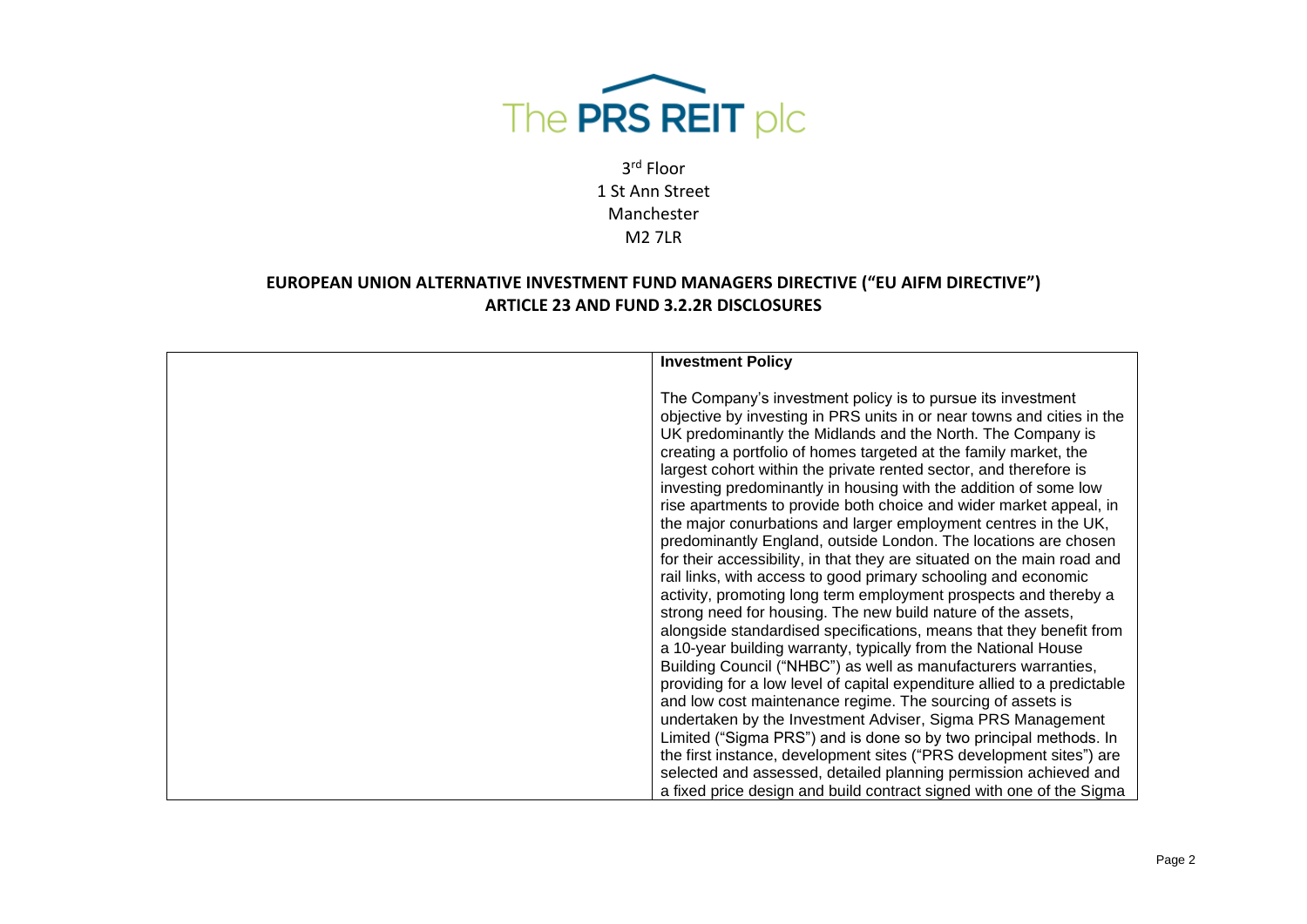

| performance, financial retentions for one year post completion and a<br>parent company guarantee ensuring the satisfactory performance<br>by the contractor and providing an indemnity for losses incurred. In<br>accordance with the right of first refusal agreement with Sigma<br>PRS, the Company intends to source not less than two thirds of its<br>assets in this way. To expedite the growth of the Company, the<br>balance of assets are acquired by entering into forward purchase<br>agreements with Sigma Capital Group plc ("Sigma"), the holding<br>company of Sigma PRS, which are acquired as completed and<br>stabilised developments using the same construction partners and<br>supply chain, thereby ensuring homogeneity of the housing stock. A<br>variation on this method is the purchase of completed and stabilised<br>developments from third parties using approved construction<br>partners. |
|----------------------------------------------------------------------------------------------------------------------------------------------------------------------------------------------------------------------------------------------------------------------------------------------------------------------------------------------------------------------------------------------------------------------------------------------------------------------------------------------------------------------------------------------------------------------------------------------------------------------------------------------------------------------------------------------------------------------------------------------------------------------------------------------------------------------------------------------------------------------------------------------------------------------------|
| Please refer to the Company's 'Notice of General Meeting including<br>proposed changes to the Company's investment policy' dated 1<br>February 2021 for further details.                                                                                                                                                                                                                                                                                                                                                                                                                                                                                                                                                                                                                                                                                                                                                   |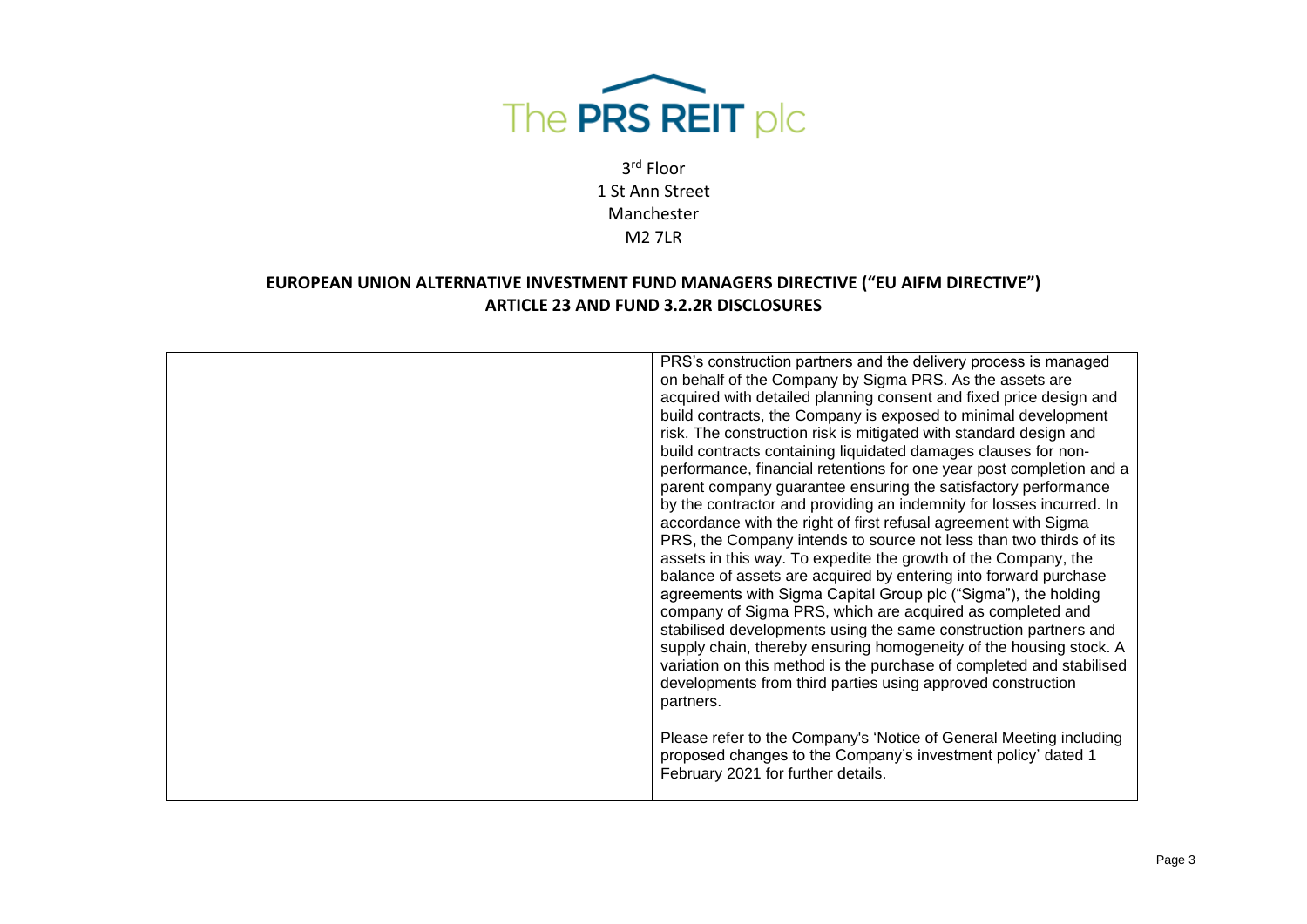

| (1)(b) if the AIF is a feeder AIF, information on where the master<br>AIF is established;                                | Not applicable.                                                                                                                                                                                                                                                                              |
|--------------------------------------------------------------------------------------------------------------------------|----------------------------------------------------------------------------------------------------------------------------------------------------------------------------------------------------------------------------------------------------------------------------------------------|
| $(1)(c)$ if the AIF is a fund of funds, information on where the<br>underlying funds are established;                    | Not applicable.                                                                                                                                                                                                                                                                              |
| $(1)(d)$ a description of the types of assets in which the AIF may<br>invest;                                            | Real estate assets, specifically high-quality, new build, family<br>homes for the private rented sector ("PRS"). Please refer to the<br>Company's 'Notice of General Meeting including proposed changes<br>to the Company's investment policy' dated 1 February 2021 for<br>further details. |
| (1)(e) the investment techniques that the AIF, or the AIFM on behalf<br>of the AIF, may employ and all associated risks; | Please see 1(a) above for information on the Company's investment<br>techniques.<br>For all associated risks please see Pages 9-11 and 45-48 of the<br>Company's annual report for year end 30 June 2021 and Pages 19-<br>30 ('Risk Factors') within the Company's Prospectus.               |
| (1)(f) any applicable investment restrictions                                                                            | The Company and its subsidiaries (together the " Group") are<br>aiming to create a high quality, diversified portfolio and the following<br>investment restrictions are observed:                                                                                                            |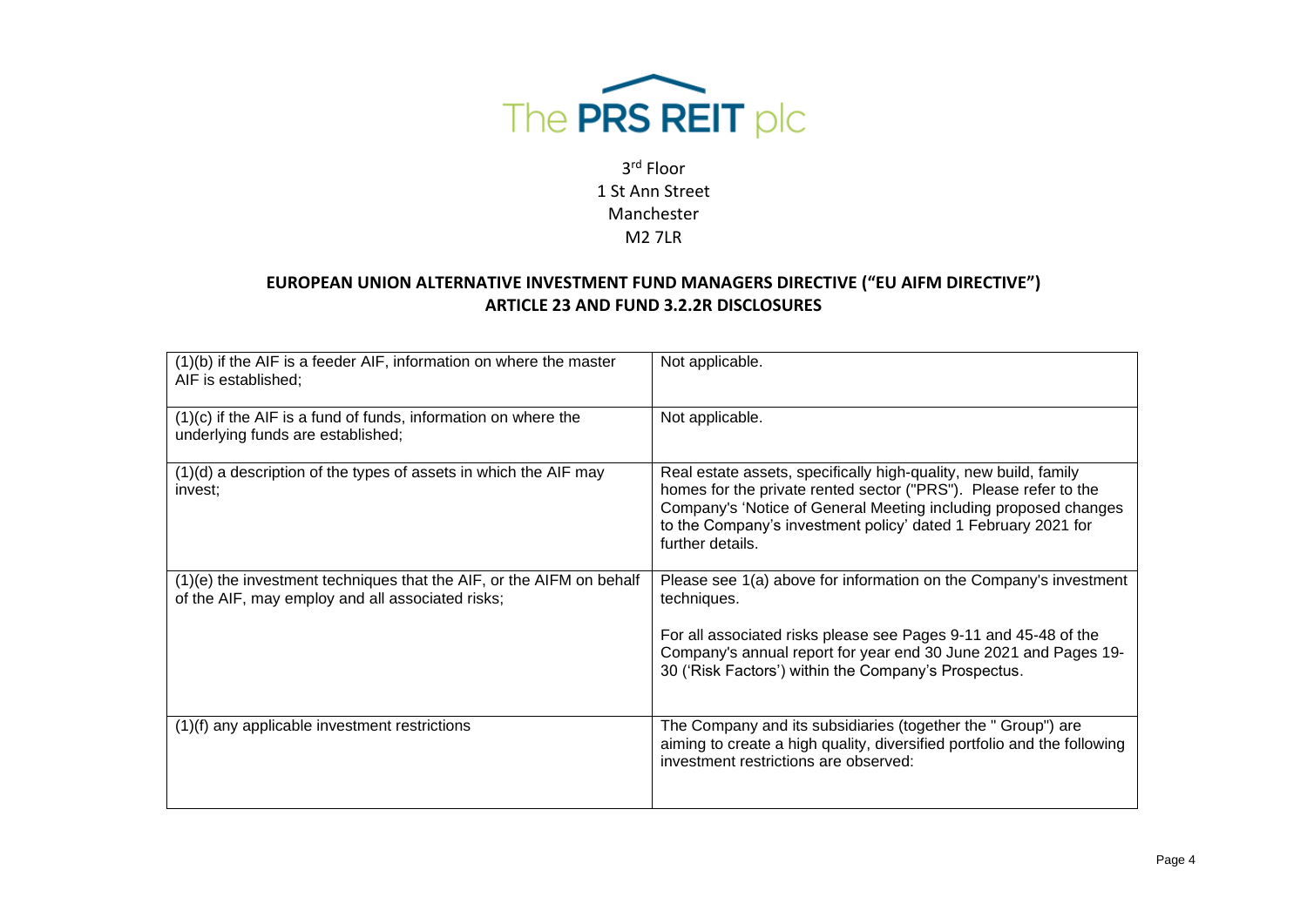

| • the Group is only investing in private rented residential houses<br>and apartments located in the UK (predominantly in England);                                                                                                                                                                                                                                                                                                                                                                                                                                                                                                                                                                                                           |
|----------------------------------------------------------------------------------------------------------------------------------------------------------------------------------------------------------------------------------------------------------------------------------------------------------------------------------------------------------------------------------------------------------------------------------------------------------------------------------------------------------------------------------------------------------------------------------------------------------------------------------------------------------------------------------------------------------------------------------------------|
| • the Group may invest in assets that require development by<br>means of the Group's forward funding model, which when<br>completed would fall within the Company's investment policy,<br>provided that the Group will not undertake development without<br>planning consent in place and that the gross committed (but<br>unspent) construction costs to the Group of all such forward funded<br>development does not exceed 25 per cent. of the aggregate gross<br>value of total assets of the Group at the time of commitment, as<br>determined in accordance with the accounting principles adopted by<br>the Group from time to time (the 'gross asset value'). Any forward<br>funded development will only be for investment purposes |
| • In order to further manage risk in the portfolio, no investment in<br>the Group in any completed PRS site or PRS development site will<br>exceed 10 percent of the aggregate value of the gross asset value<br>of the Group at the time of commitment; and                                                                                                                                                                                                                                                                                                                                                                                                                                                                                 |
| • the Group is not investing in other alternative investment funds or<br>closed ended investment companies.                                                                                                                                                                                                                                                                                                                                                                                                                                                                                                                                                                                                                                  |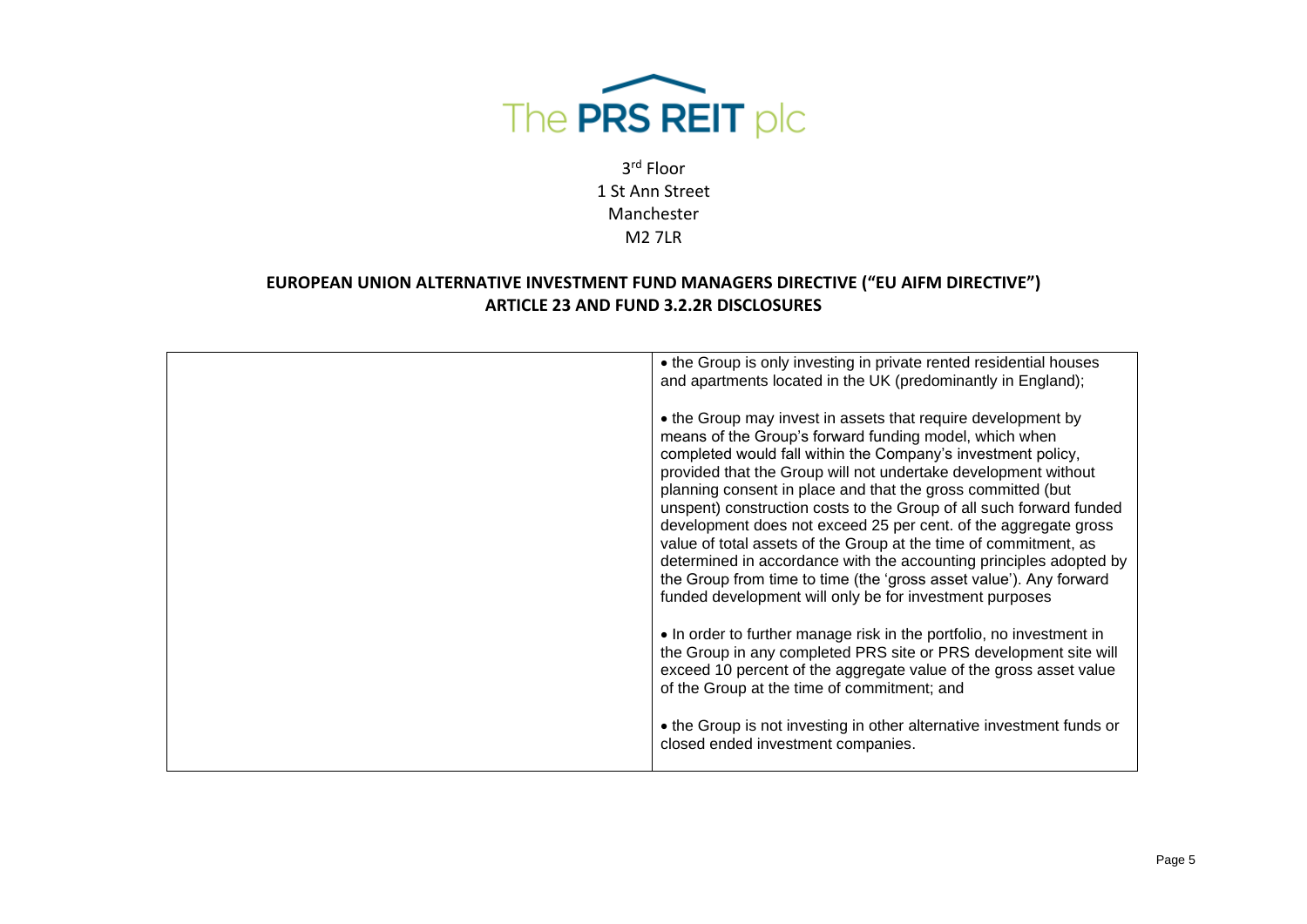

| $(1)(g)$ the circumstances in which the AIF may use leverage; | The PRS REIT is using gearing to enhance equity returns. The level<br>of borrowing will be on a prudent basis for the asset class, whilst<br>maintaining flexibility in the underlying security requirements and<br>the structure of both the PRS portfolio and the Group. The Group<br>has raised debt from banks, Homes England and the capital<br>markets. |
|---------------------------------------------------------------|---------------------------------------------------------------------------------------------------------------------------------------------------------------------------------------------------------------------------------------------------------------------------------------------------------------------------------------------------------------|
|                                                               | The aggregate borrowings of the Group is always subject to an<br>absolute maximum, calculated at the time of drawdown of the<br>relevant borrowings, of not more than 45% of the gross asset value,<br>although the Investment Adviser expects actual gearing to settle to<br>around 40% following stabilisation of the PRS portfolio.                        |
|                                                               | The Group may utilise derivatives for efficient portfolio<br>management. In particular, the Company may engage in full or<br>partial interest rate hedging or otherwise seek to mitigate the risk of<br>interest rate increases on borrowings incurred in accordance with<br>the gearing limits as part of the management of the PRS Portfolio.               |
|                                                               | The Company will at all times conduct its affairs so as to enable it to<br>remain qualified as a REIT for the purposes of Part 12 of the<br>Corporation Tax Act 2010 (and the regulations made thereunder).                                                                                                                                                   |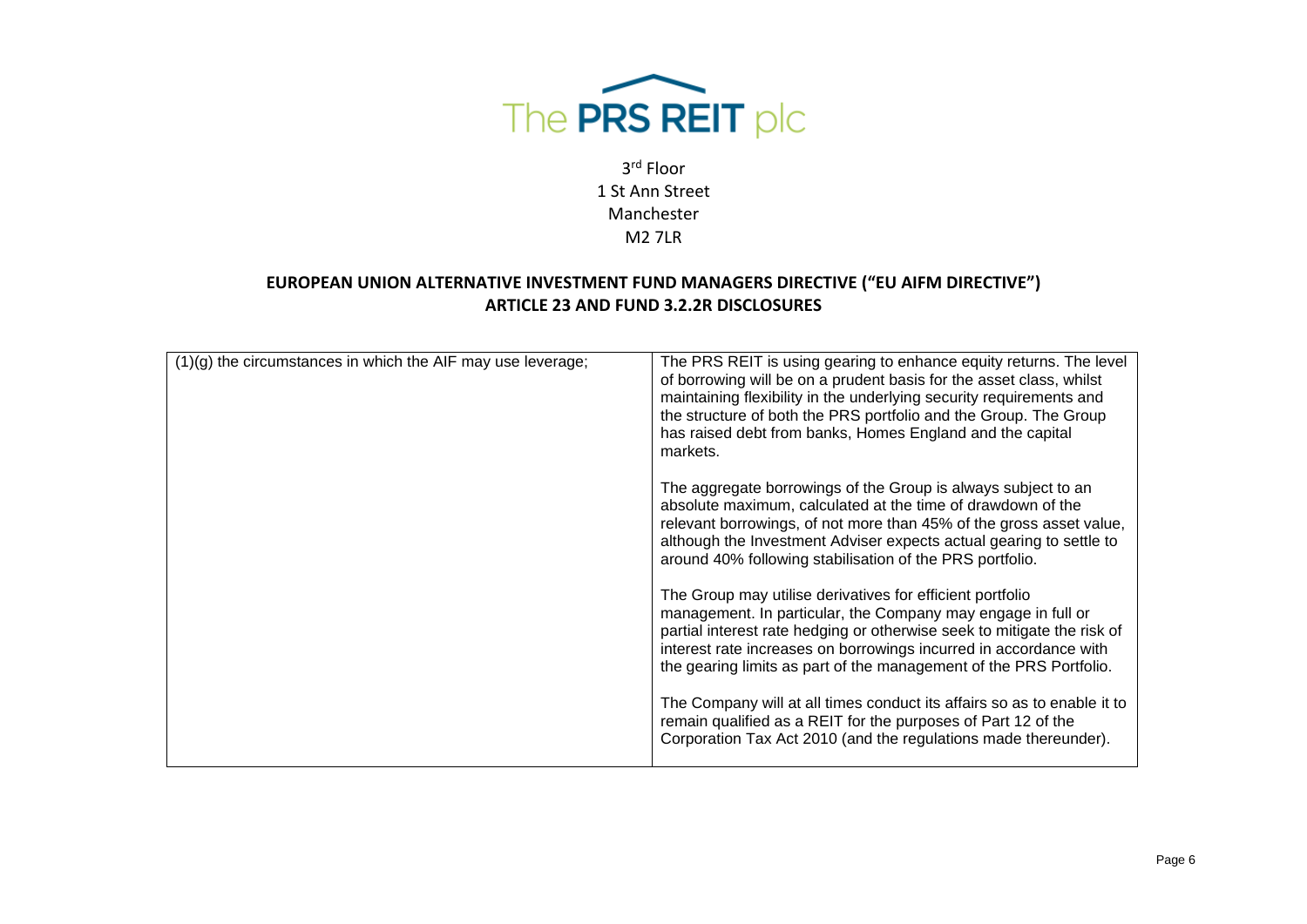

| (1)(h) the types and sources of leverage permitted and the<br>associated risks;                        | Please refer to (g) above and Pages 19-30 ('Risk Factors') within<br>the Company's Prospectus.                                                                                                                                                                                                                                                                                                                                                                                                                                   |
|--------------------------------------------------------------------------------------------------------|----------------------------------------------------------------------------------------------------------------------------------------------------------------------------------------------------------------------------------------------------------------------------------------------------------------------------------------------------------------------------------------------------------------------------------------------------------------------------------------------------------------------------------|
| (1)(i) any restrictions on the use of leverage and any collateral and<br>asset reuse arrangements; and | Please refer to (g) above and Pages 19-30 ('Risk Factors') within<br>the Company's Prospectus.                                                                                                                                                                                                                                                                                                                                                                                                                                   |
|                                                                                                        | There are no collateral and asset reuse arrangements.                                                                                                                                                                                                                                                                                                                                                                                                                                                                            |
| $(1)(j)$ the maximum level of leverage which the AIFM is entitled to<br>employ on behalf of the AIF;   | Please refer to (g) above.                                                                                                                                                                                                                                                                                                                                                                                                                                                                                                       |
|                                                                                                        | Both the EU AIFM Directive and the UK Alternative Investment<br>Fund Managers Regime ("UK AIFM Regime") prescribe two<br>methods of measuring and expressing leverage (as opposed to<br>gearing) and requires disclosure of the maximum amount of<br>leverage' the Company might be subject to. The definition of<br>leverage is wider than that of gearing and includes exposures that<br>are not considered to gearing. For the purposes of this disclosure<br>leverage is any method by which a fund's exposure is increased. |
|                                                                                                        | The Company is therefore required to calculate leverage under the<br>'Gross Method' and the 'Commitment Method'; the difference<br>between the methodologies being that the Commitment Method<br>allows certain exposures to be offset or netted. Leverage is<br>calculated using Gross Assets, with various adjustments, divided by<br>Net Assets.                                                                                                                                                                              |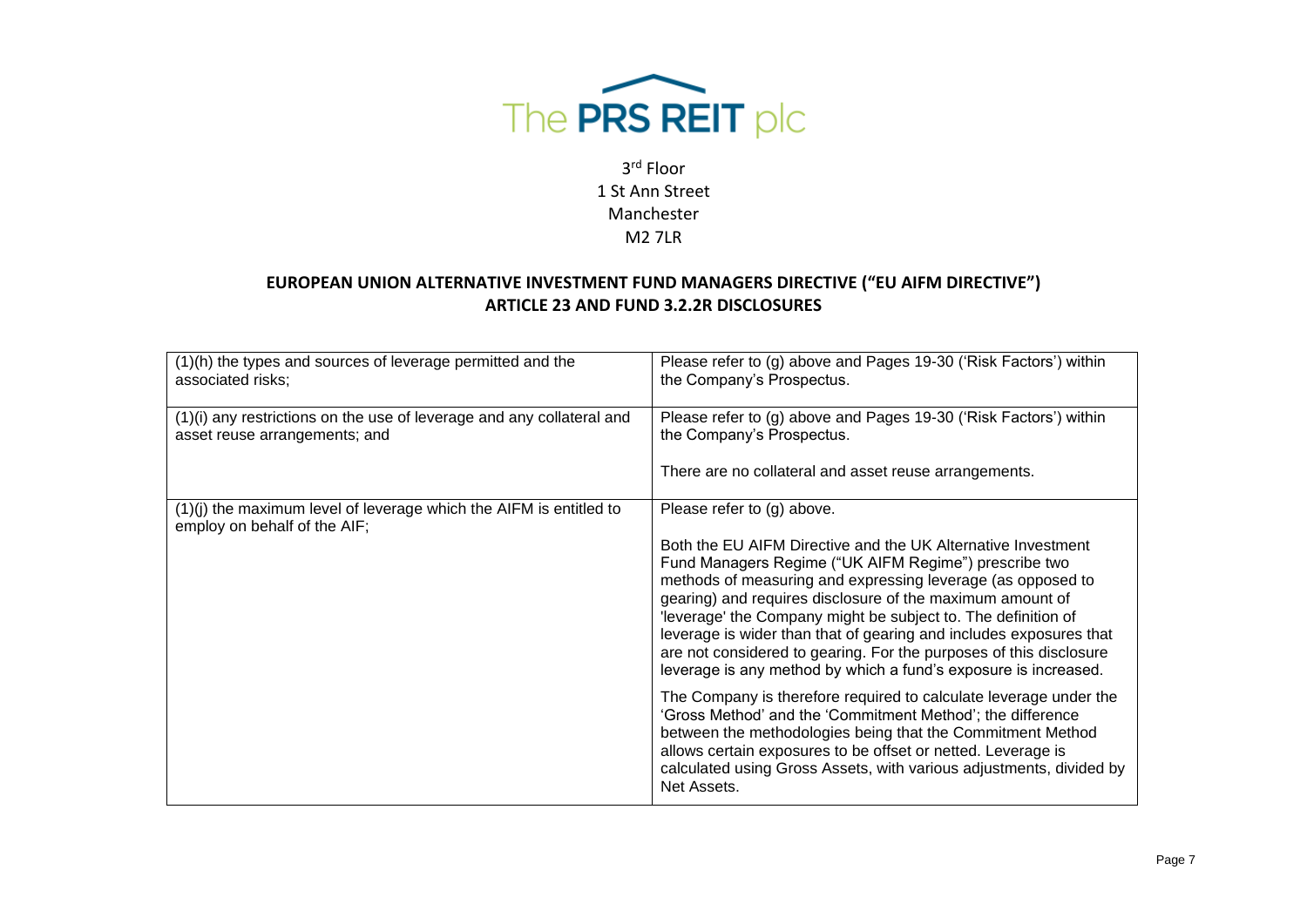

|                                                                                                                                                                                                                                                                                                                                                                       | The AIFM has currently set a limit of 200% on the use of leverage<br>based on the Gross Method and a limit of 200% on the use of<br>leverage based on the Commitment Method which the AIFM<br>considers consistent with the gearing limit set out in the Company's<br><b>Investment Policy.</b>                                                                                                                                                                                                                                                                                                                                                                                                                                                                                                                                                                                                                                                                                                                                                           |
|-----------------------------------------------------------------------------------------------------------------------------------------------------------------------------------------------------------------------------------------------------------------------------------------------------------------------------------------------------------------------|-----------------------------------------------------------------------------------------------------------------------------------------------------------------------------------------------------------------------------------------------------------------------------------------------------------------------------------------------------------------------------------------------------------------------------------------------------------------------------------------------------------------------------------------------------------------------------------------------------------------------------------------------------------------------------------------------------------------------------------------------------------------------------------------------------------------------------------------------------------------------------------------------------------------------------------------------------------------------------------------------------------------------------------------------------------|
| (2) a description of the procedures by which the AIF may change its<br>investment strategy or investment policy, or both;                                                                                                                                                                                                                                             | Any material change to the investment policy will require the prior<br>approval of the Company's shareholders by way of an ordinary<br>resolution at a general meeting in accordance with the requirements<br>of the UK Listing Authority.                                                                                                                                                                                                                                                                                                                                                                                                                                                                                                                                                                                                                                                                                                                                                                                                                |
| (3) a description of the main legal implications of the contractual<br>relationship entered into for the purpose of investment, including<br>information on jurisdiction, the applicable law and the existence or<br>absence of any legal instruments providing for the recognition and<br>enforcement of judgments in the territory where the AIF is<br>established; | There is no contractual relationship between the Company's<br>shareholders who acquire their shares in the secondary market and<br>the Company. While investors acquire an interest in the Company<br>on subscribing for or purchasing shares, the Company is the sole<br>legal and/or beneficial owner of its investments. Consequently,<br>shareholders have no direct legal or beneficial interest in those<br>investments. The liability of shareholders for the debts and other<br>obligations of the Company is limited to the amount unpaid, if any,<br>on the shares held by them. The Company is a closed ended<br>investment company limited by shares, incorporated in England and<br>Wales. The law which is applicable and the ability to recognise and<br>enforce judgements in the jurisdiction of the Company's domicile is<br>not in doubt and further disclosure to that effect is not considered<br>necessary. Jurisdiction and applicable law in relation to<br>shareholders' rights are governed principally by the Articles and the |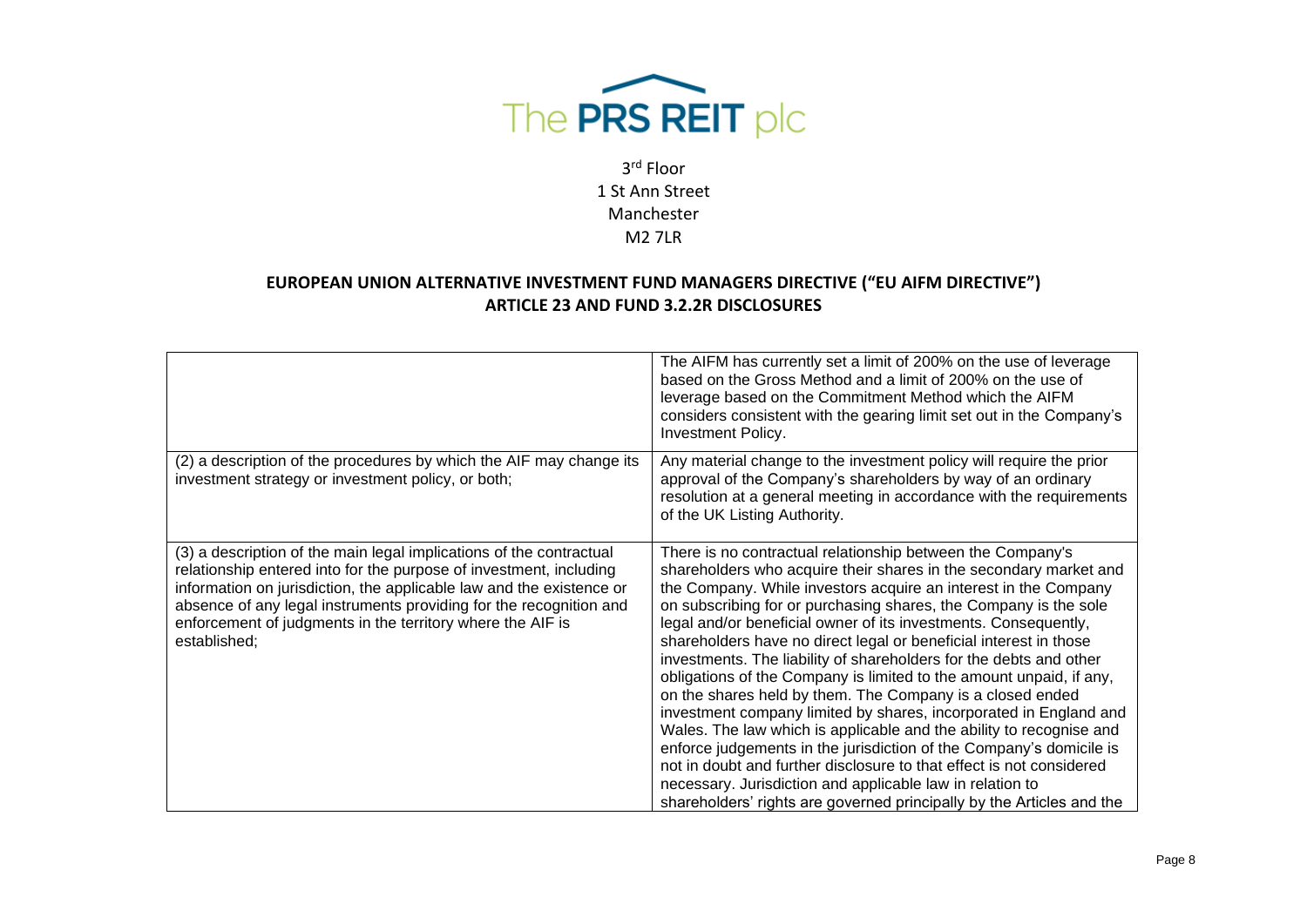

|                                                                                                                                                                    | Companies Act. By subscribing for shares, investors agree to be<br>bound by the Company's Articles of Association which are governed<br>by, and construed in accordance with, the laws of England and<br>Wales.                                                                                                                                                                                                                                                                                                                                                                                                                                                                                                                                                                                                                                                                                                                              |
|--------------------------------------------------------------------------------------------------------------------------------------------------------------------|----------------------------------------------------------------------------------------------------------------------------------------------------------------------------------------------------------------------------------------------------------------------------------------------------------------------------------------------------------------------------------------------------------------------------------------------------------------------------------------------------------------------------------------------------------------------------------------------------------------------------------------------------------------------------------------------------------------------------------------------------------------------------------------------------------------------------------------------------------------------------------------------------------------------------------------------|
| (4) the identity of the AIFM, the AIF's depositary, the auditor and<br>any other service providers and a description of their duties and the<br>investors' rights; | <b>Investment Adviser</b><br>The Company and G10 Capital Limited ("the AIFM") appointed<br>Sigma PRS as the Company's Investment Adviser. Sigma PRS is<br>responsible for the management of the assets of the Company and<br>advises the Company on a day-to-day basis in accordance with the<br>Company's investment policy. Sigma PRS may transact on the<br>Company's behalf in relation to the acquisition of PRS development<br>sites and completed PRS sites in accordance with the Company's<br>investment objectives and investment policy. The Investment<br>Advisory Agreement ("the Agreement") is terminable on 12 months'<br>written notice, which can be served at any time after 31 <sup>st</sup> December<br>2025. The Agreement may be terminated by the Company and the<br>AIFM immediately if inter alia the Investment Adviser is in material<br>breach of the Agreement or is the subject of insolvency<br>proceedings. |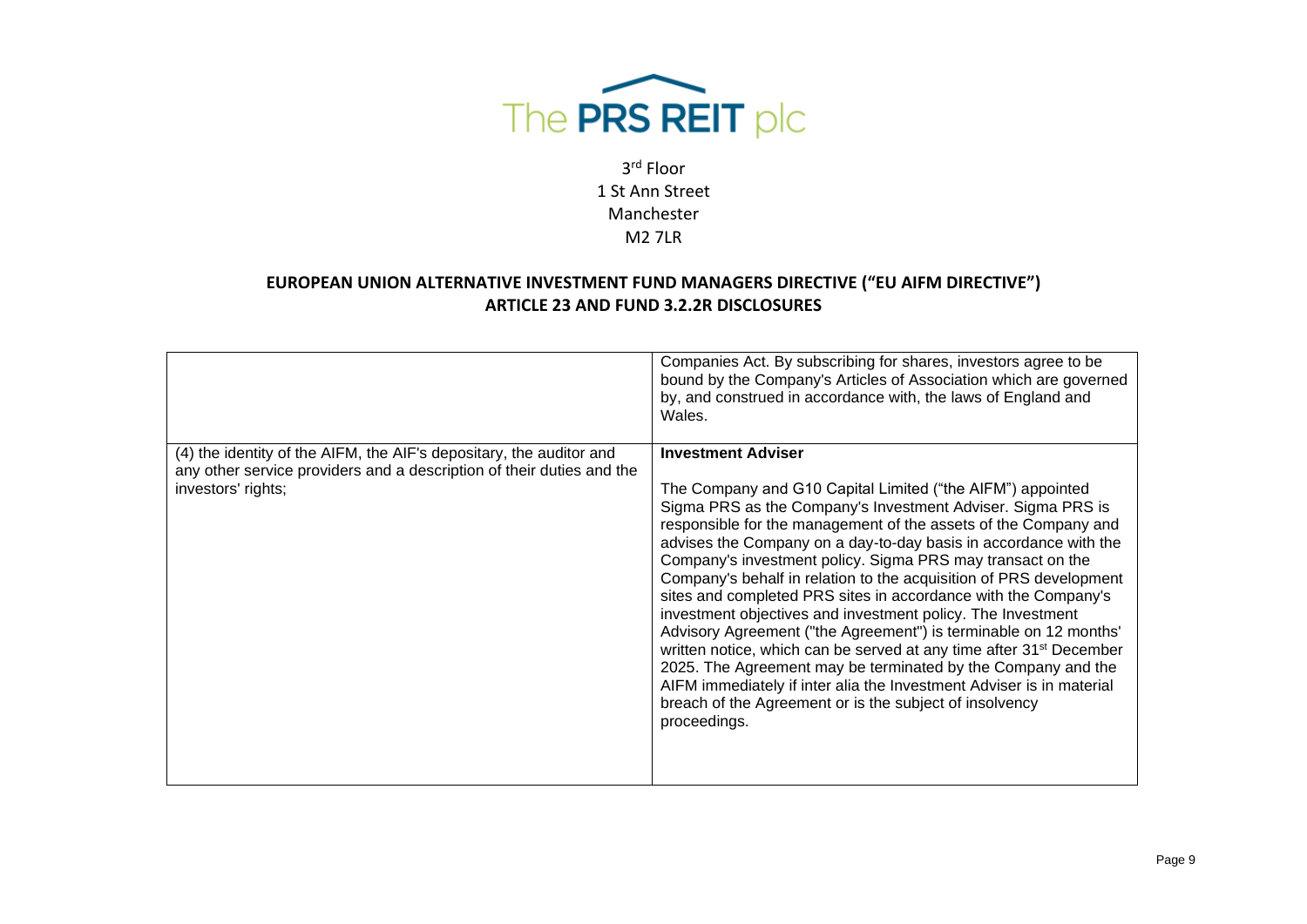

| The Company will pay to the Investment Adviser a fee (monthly in<br>arrears) calculated at the rate of:                                                                                                                                                                                                                                                                                                                                                                                                                                                                                                |
|--------------------------------------------------------------------------------------------------------------------------------------------------------------------------------------------------------------------------------------------------------------------------------------------------------------------------------------------------------------------------------------------------------------------------------------------------------------------------------------------------------------------------------------------------------------------------------------------------------|
| (a) 1 per cent. per annum of the Adjusted Net Asset Value up to,<br>and including, £250 million;<br>(b) 2 0.90 per cent. per annum of the Adjusted Net Asset Value in<br>excess of £250 million and up to and including £500 million;<br>(c) 0.75 per cent. per annum of the Adjusted Net Asset Value in<br>excess of £500 million and up to, and including, £1 billion;<br>(d) 0.5 per cent. per annum of the Adjusted Net Asset Value in<br>excess of £1 billion and up to, and including £2 billion; and<br>(e) 0.4 per cent. per annum of the Adjusted Net Asset Value in<br>excess of £2 billion. |
| Where Adjusted Net Asset Value: the Net Asset Value, less an<br>amount equal to the Development Cost incurred in relation to the<br>PRS Development Sites under construction at the relevant time by<br>the Company and its subsidiaries, calculated in accordance with the<br><b>Investment Advisory Agreement</b>                                                                                                                                                                                                                                                                                    |
| In addition, the Investment Adviser is entitled to a development<br>management fee of 4.0% of gross development spend.                                                                                                                                                                                                                                                                                                                                                                                                                                                                                 |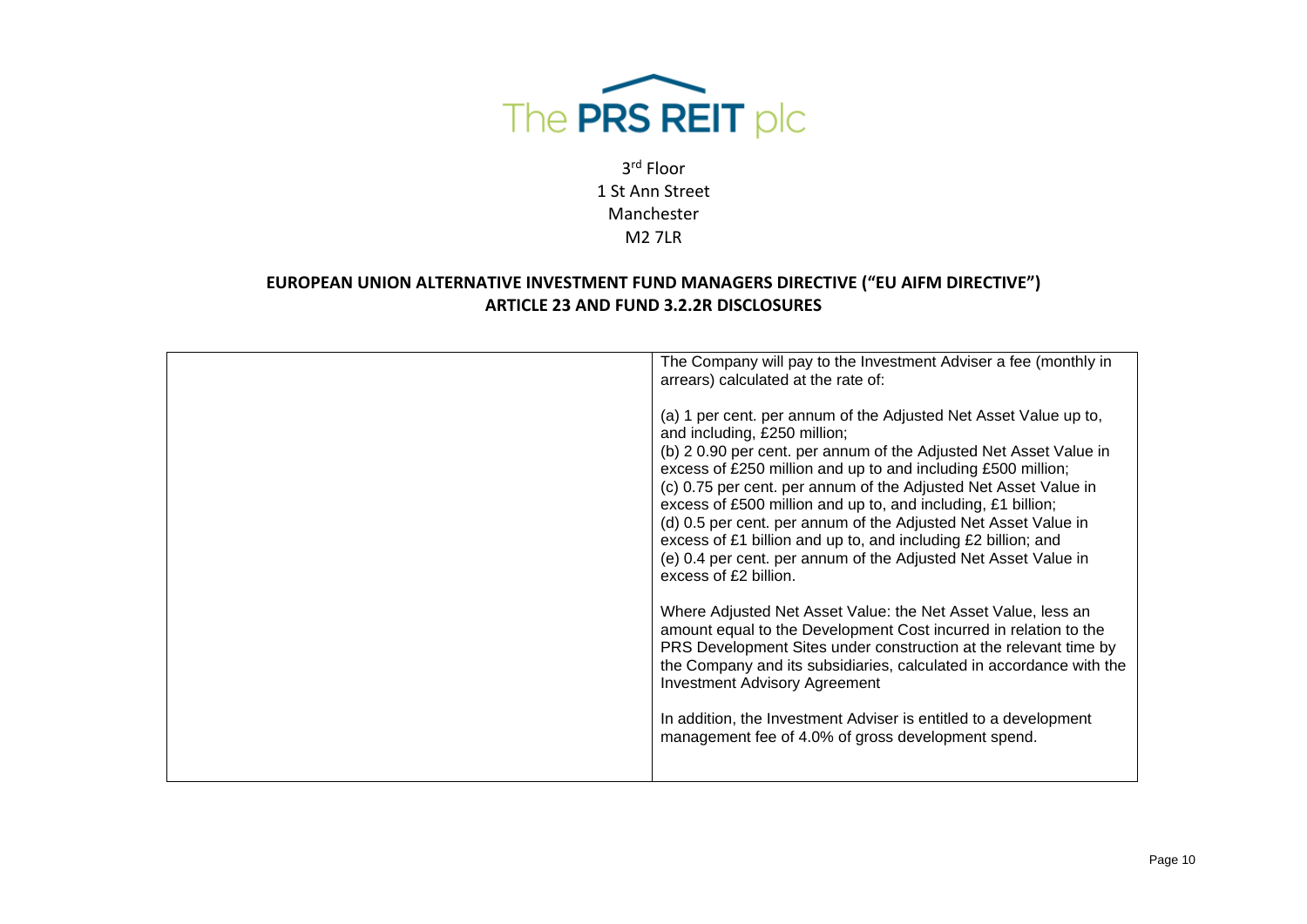

| <b>AIFM</b>                                                                                                                                                                                                                                                                                                                                                                                                                                                                                                                                                                                                                                                                                                                                                                                                                                       |
|---------------------------------------------------------------------------------------------------------------------------------------------------------------------------------------------------------------------------------------------------------------------------------------------------------------------------------------------------------------------------------------------------------------------------------------------------------------------------------------------------------------------------------------------------------------------------------------------------------------------------------------------------------------------------------------------------------------------------------------------------------------------------------------------------------------------------------------------------|
| G10 Capital Limited has been appointed as the Company's AIFM,<br>pursuant to the AIFM Agreement. The AIFM will act as the<br>Company's alternative investment fund manager for the purposes of<br>the UK AIFM Regime and accordingly will be responsible for the<br>provision of AIFM services including: overall portfolio management<br>and risk management as defined under the UK AIFM Regime;<br>compliance with the Company's investment policy as set out in the<br>Prospectus and; compliance with any other requirements of the UK<br>AIFM Regime that apply to the Company. The AIFM will be subject<br>to the overall supervision of the Board and manages the Group's<br>investments in line with policies determined by the Board.<br>Under the terms of the AIFM Agreement, the AIFM was paid an<br>initial one-off fee of £12,000. |
| The AIFM Agreement provides that the Company will pay to the<br>AIFM a management fee as follows:                                                                                                                                                                                                                                                                                                                                                                                                                                                                                                                                                                                                                                                                                                                                                 |
| (a)<br>a monthly fee of £6,000;                                                                                                                                                                                                                                                                                                                                                                                                                                                                                                                                                                                                                                                                                                                                                                                                                   |
| (b)<br>£1,000 per investment committee meeting;                                                                                                                                                                                                                                                                                                                                                                                                                                                                                                                                                                                                                                                                                                                                                                                                   |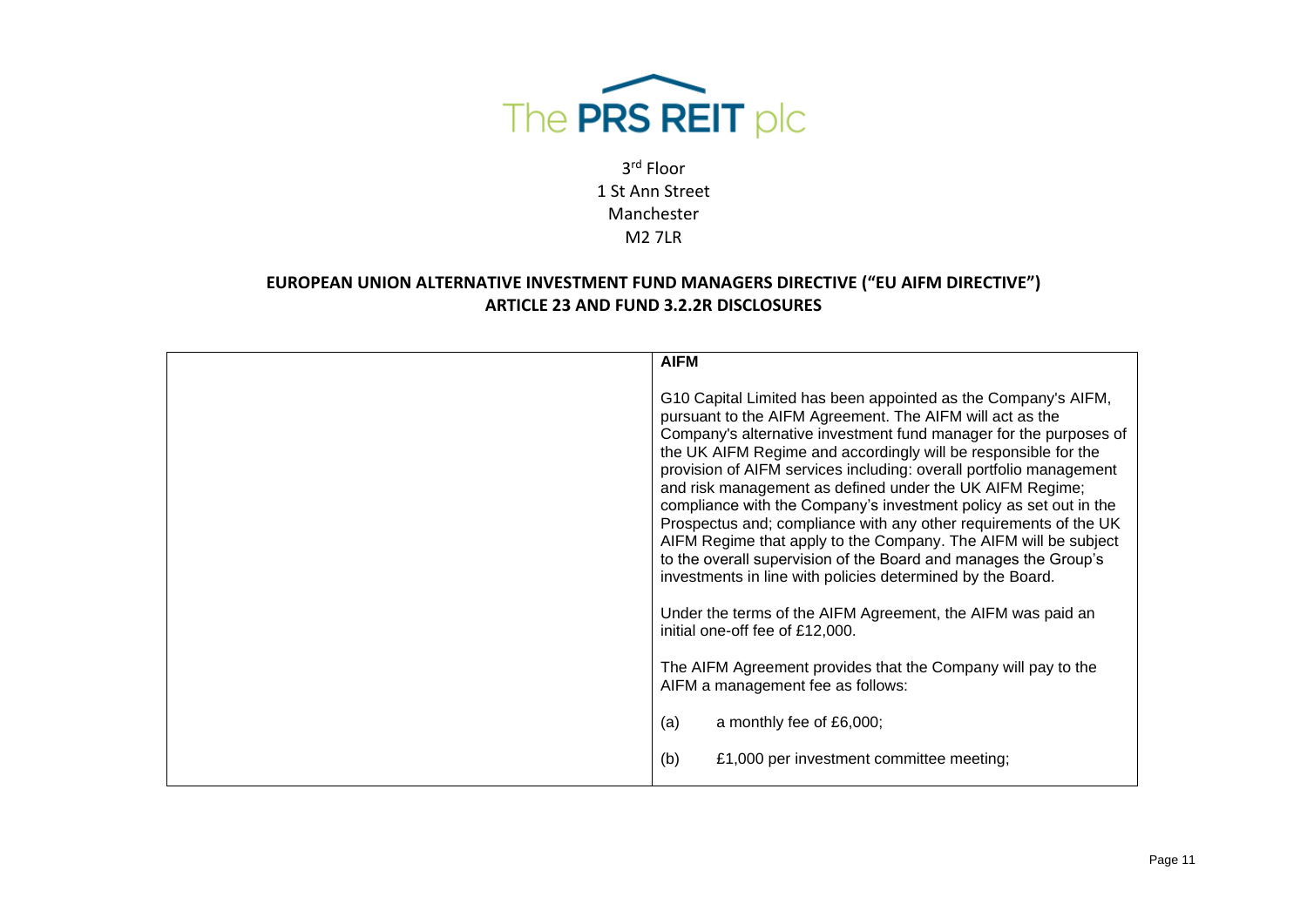

| £1,000 per month fee for PRIIPS KID maintenance fee; and<br>(c)                                                                                                                                                                                                                                                                                                                                                                                                                                                                                                                                                                                                                      |
|--------------------------------------------------------------------------------------------------------------------------------------------------------------------------------------------------------------------------------------------------------------------------------------------------------------------------------------------------------------------------------------------------------------------------------------------------------------------------------------------------------------------------------------------------------------------------------------------------------------------------------------------------------------------------------------|
| Ad-hoc work as required.<br>(d)                                                                                                                                                                                                                                                                                                                                                                                                                                                                                                                                                                                                                                                      |
| The AIFM Agreement is terminable by any of the parties to them on<br>six months' written notice. The AIFM Agreement may be terminated<br>by the Company immediately if the AIFM ceases to maintain its<br>alternative investment fund manager permission or fails to notify the<br>Company of a regulatory investigation which is relevant to the<br>AIFM's ongoing appointment as alternative investment fund<br>manager, is in material breach of the agreement or is the subject of<br>insolvency proceedings. The AIFM Agreement may be terminated<br>immediately if a member of the Sigma group is directly appointed as<br>alternative investment fund manager of the Company. |
| <b>Depositary</b>                                                                                                                                                                                                                                                                                                                                                                                                                                                                                                                                                                                                                                                                    |
| Crestbridge UK Limited (formerly Kingfisher Property Partnerships<br>Limited) are the appointed Company's depositary for the purposes<br>of the AIFMD. Under the terms of the Depositary Agreement, the<br>Depositary was paid an initial one off fee of £5,000. Provided that<br>the assets under management of the Company exceed £100<br>million, the Company shall also pay the Depositary an annual fee.<br>The annual fee shall start at £20,000 per annum with an additional<br>fee of 0.667 basis points of any increase above £100 million,                                                                                                                                 |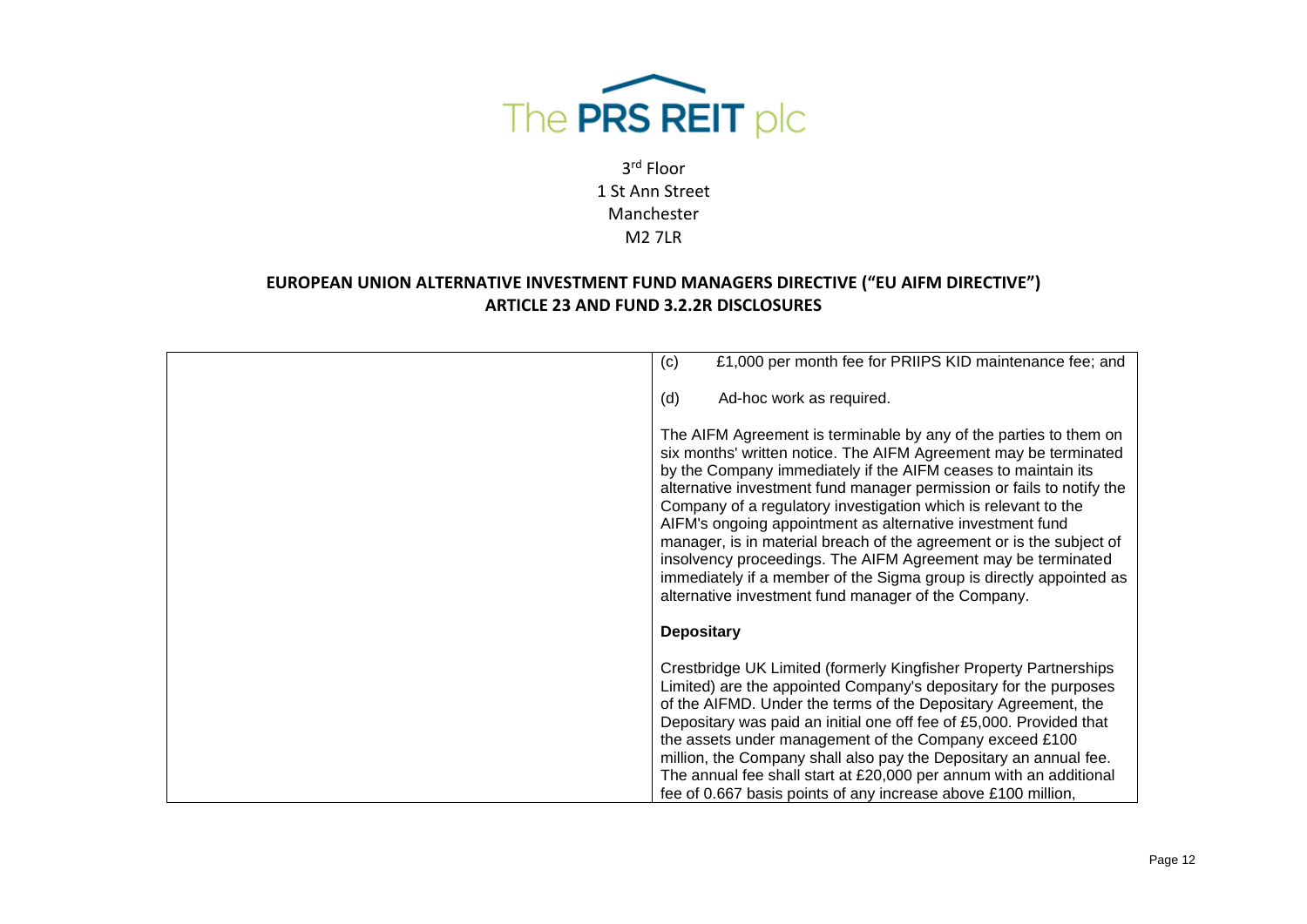

| subject always to a maximum fee of £40,000 per annum. The<br>Company's assets under management are reviewed quarterly. The<br>Depositary is entitled to be reimbursed by the Company for all costs<br>and expenses properly and reasonably incurred in the performance<br>of duties under the Depositary Agreement.                                                                                                                                                                                                                                                                                                                                                                                                                         |
|---------------------------------------------------------------------------------------------------------------------------------------------------------------------------------------------------------------------------------------------------------------------------------------------------------------------------------------------------------------------------------------------------------------------------------------------------------------------------------------------------------------------------------------------------------------------------------------------------------------------------------------------------------------------------------------------------------------------------------------------|
| <b>Administration and secretarial services</b>                                                                                                                                                                                                                                                                                                                                                                                                                                                                                                                                                                                                                                                                                              |
| Sigma Capital Property Ltd, also a subsidiary of Sigma, has been<br>appointed as the Company's Administrator to provide day-to-day<br>administration of the Company and acts as secretary and<br>administrator to the Company development and production of<br>statutory annual accounts, interim accounts and reports to<br>shareholders of the Company in accordance with IFRS and EPRA.<br>The Administrator is also responsible for calculating the net asset<br>value of the ordinary shares based on information provided to the<br>Administrator by Sigma PRS. The Administration and Secretarial<br>Agreement provides that the Company will pay the Administrator an<br>annual fee of £90,000 plus VAT, payable monthly in arrears |
| <b>Auditor</b>                                                                                                                                                                                                                                                                                                                                                                                                                                                                                                                                                                                                                                                                                                                              |
| RSM UK Audit LLP has been appointed as the Company's auditors.<br>An audit fee of £100,000 has been agreed in respect of the audit of<br>the Company for the year ended 30 June 2021 (2020: £98,000).                                                                                                                                                                                                                                                                                                                                                                                                                                                                                                                                       |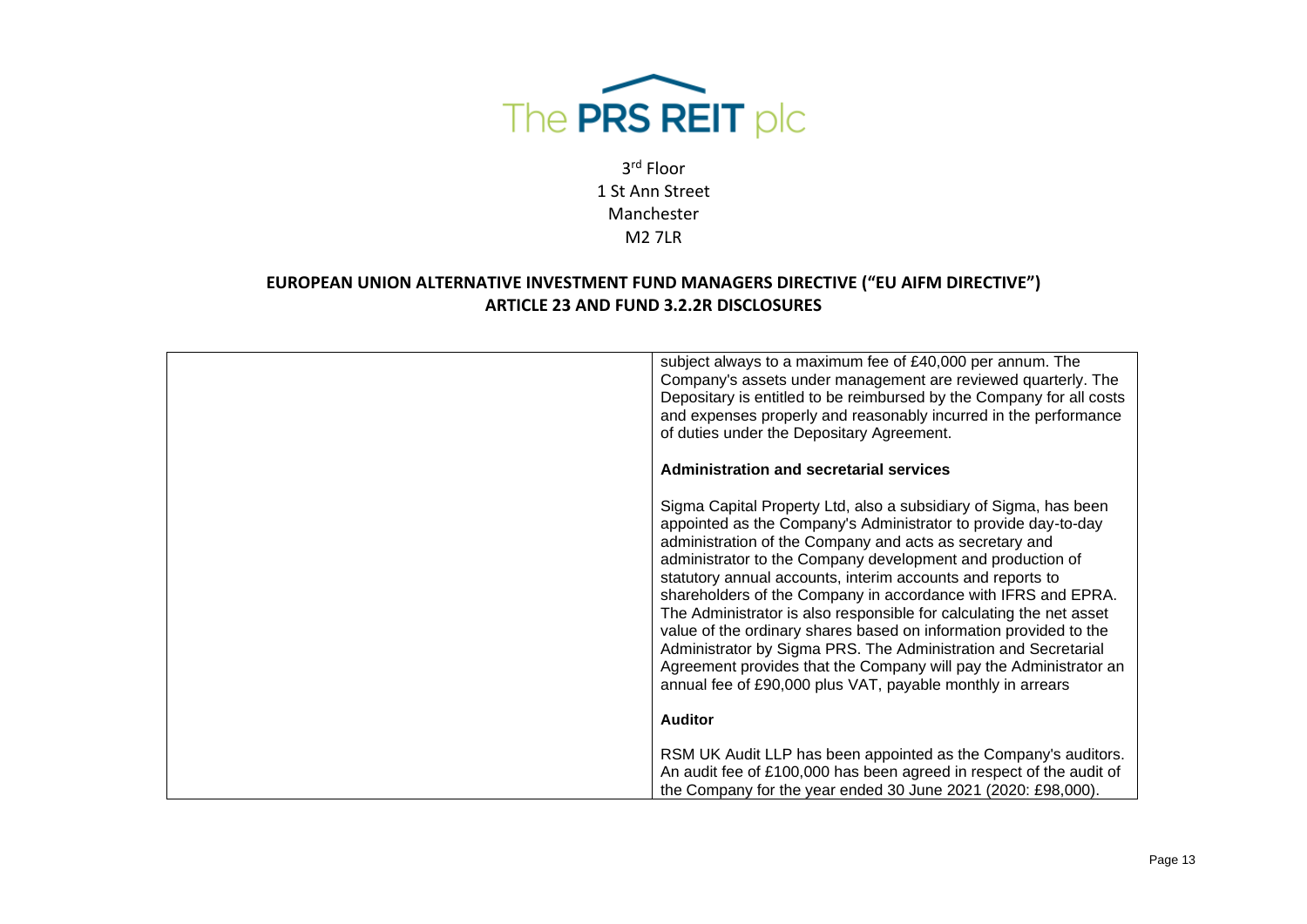

| The audit fees of the Group for the period ended 30 June 2021<br>totalled £252,000 (2020: £182,000).                                                                                                                                                                                                                                                                                                                                                                                                                                                                                                                                                                         |
|------------------------------------------------------------------------------------------------------------------------------------------------------------------------------------------------------------------------------------------------------------------------------------------------------------------------------------------------------------------------------------------------------------------------------------------------------------------------------------------------------------------------------------------------------------------------------------------------------------------------------------------------------------------------------|
| The cost of non-audit services provided by the Auditor to the<br>Company for the financial period ended 30 June 2021 was £69,000<br>(2020: £19,000) of which £20,000 related to the interim financial<br>statements review (2019: £19,000) and £50,000 related to the<br>corporate finance services for the Company's migration to the<br>Premium Segment of the Main Market. BDO LLP have been<br>engaged to advise on taxation compliance matters. To safeguard<br>the external Auditor's independence and objectivity there was prior<br>approval of a detailed scope and no additional safeguards were<br>considered necessary due to the nature of procedures involved. |
| <b>Investors Rights</b>                                                                                                                                                                                                                                                                                                                                                                                                                                                                                                                                                                                                                                                      |
| Absent a direct contractual relationship between a Shareholder and<br>a service provider to the Company, Shareholders generally have no<br>direct rights against the relevant service provider and there are only<br>limited circumstances in which a Shareholder may potentially bring<br>a claim against the relevant service provider. Instead, the proper<br>plaintiff in an action in respect of which a wrongdoing is alleged to<br>have been committed against the Company by the relevant service<br>provider is, prima facie, the Company itself.                                                                                                                   |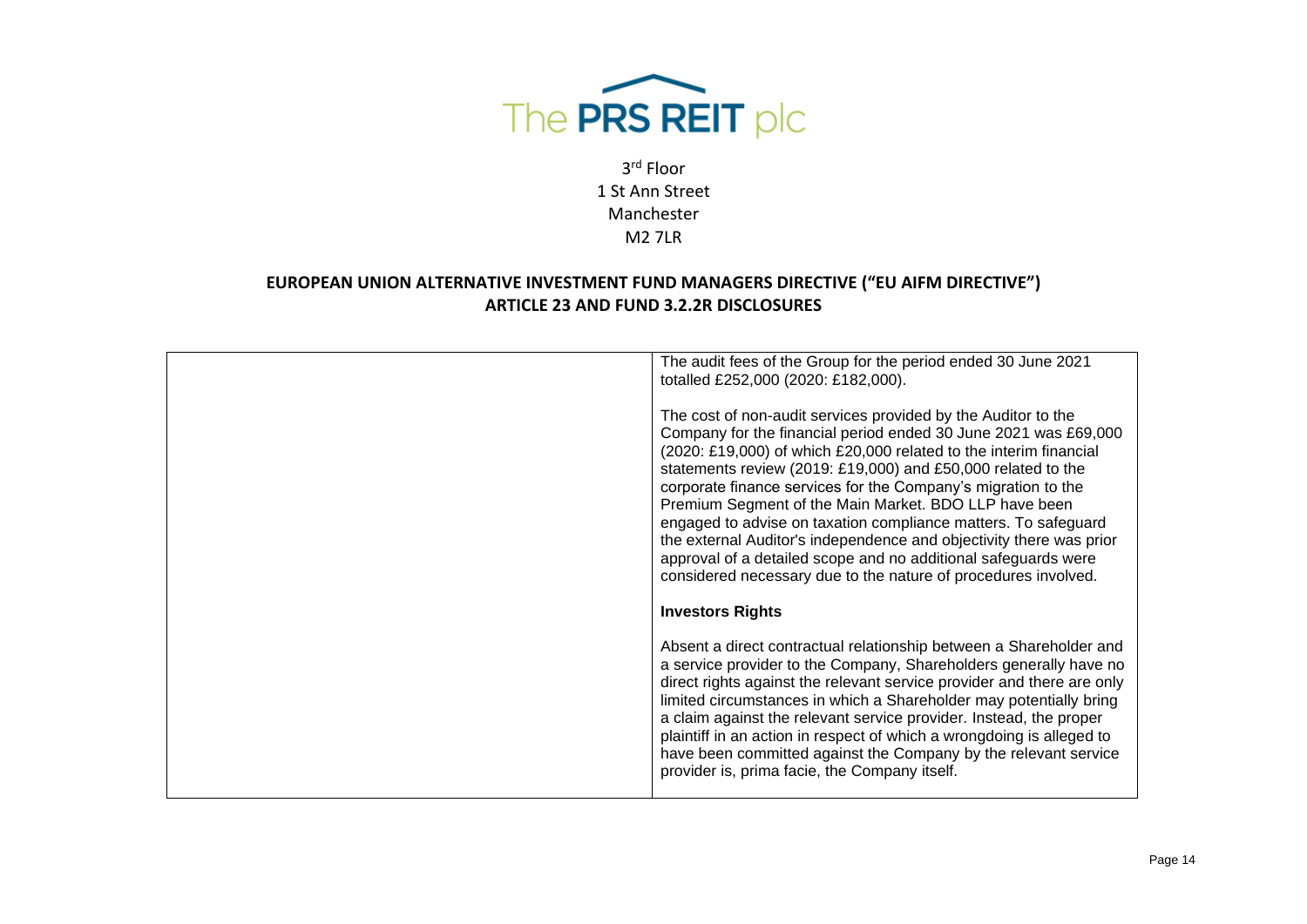

| The above is without prejudice to any right a Shareholder may have<br>to bring a claim against an FCA authorised service provider under<br>section 138D of the Financial Services and Markets Act 2000<br>("FSMA") (which provides that breach of an FCA rule by such<br>service provider is actionable by a private person who suffers loss<br>as a result), or any tortious cause of action.                                                                                                                                                                         |
|------------------------------------------------------------------------------------------------------------------------------------------------------------------------------------------------------------------------------------------------------------------------------------------------------------------------------------------------------------------------------------------------------------------------------------------------------------------------------------------------------------------------------------------------------------------------|
| Shareholders who believe they may have a claim under section<br>138D of FSMA, or in tort, against any service provider in connection<br>with their investment in the Company, should consult their legal<br>adviser. Without prejudice to the below, Shareholders in the<br>Company do not have the right to (i) make a claim to the Financial<br>Services Compensation Scheme ("FSCS") in the event that the<br>Company is unable to pay out or (ii) complain to the Financial<br>Ombudsman Service ("FOS") about the management of the<br>Company.                   |
| Shareholders who are "Eligible Counterparties" for the purposes of<br>the FCA "Dispute Resolutions Complaints" rules (natural persons,<br>micro-enterprises and certain charities or trustees of a trust) are<br>able to refer any complaints to the FOS (further details of which are<br>available at https://www.financial-ombudsman.org.uk). Additionally,<br>Shareholders may be eligible for compensation under the FSCS if<br>they have claims against an FCA authorised service provider which<br>is in default. There are limits on the amount of compensation |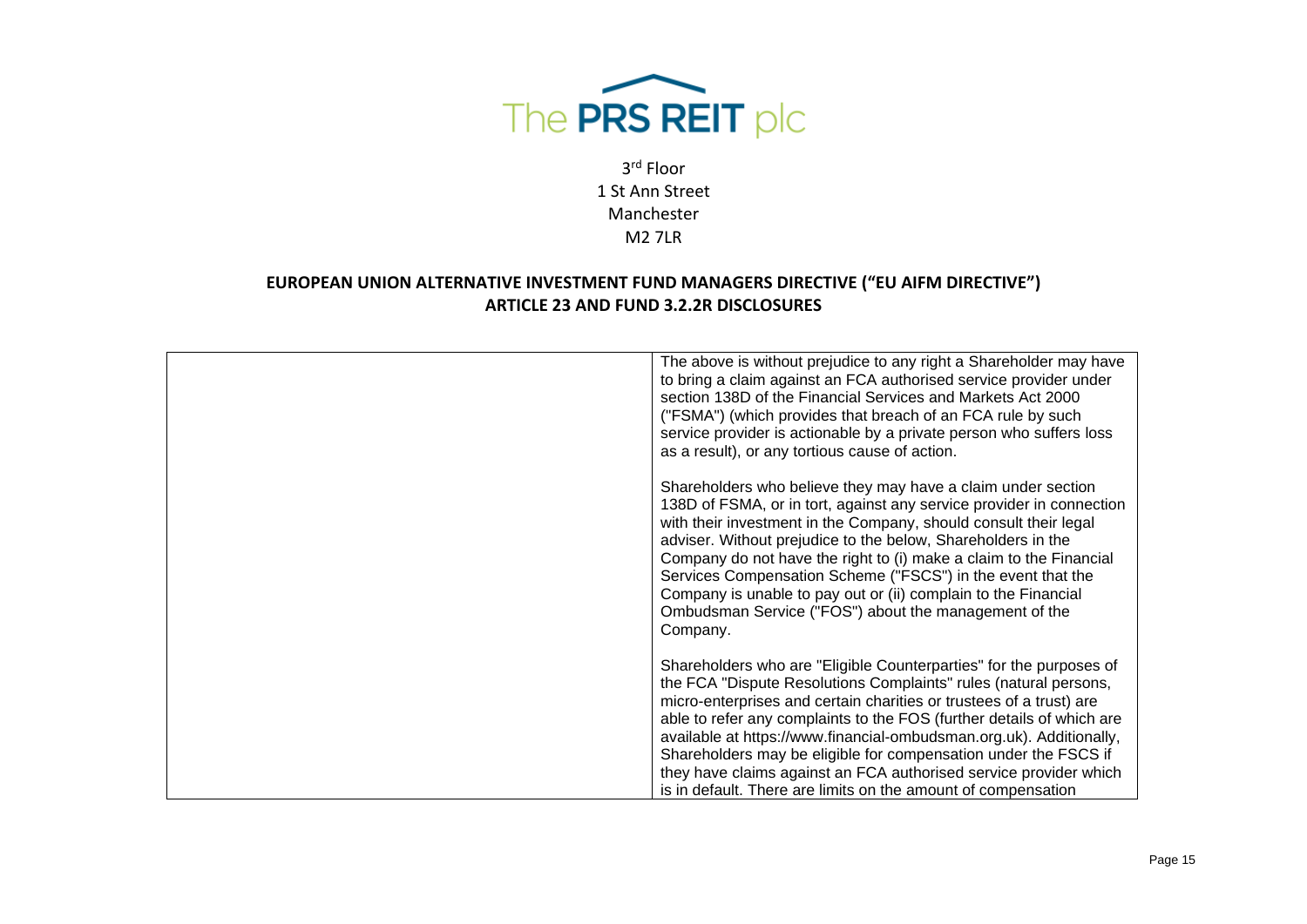

|                                                                                                                                                                            | available. Further information about the FSCS is at<br>www.fscs.org.uk. To determine eligibility in relation to either the<br>FOS or the FSCS, Shareholders should consult the respective<br>websites above and speak to their legal advisers.                                                                                                                                                                                                               |
|----------------------------------------------------------------------------------------------------------------------------------------------------------------------------|--------------------------------------------------------------------------------------------------------------------------------------------------------------------------------------------------------------------------------------------------------------------------------------------------------------------------------------------------------------------------------------------------------------------------------------------------------------|
|                                                                                                                                                                            | If you have any complaints about the investment product or conduct<br>of the manufacturer or the person advising on, or selling the<br>product, you may lodge your complaint in one of three ways: (i)<br>Website: https://www.theprsreit.com/, (ii) Email address:<br>mscott@sigmacapital.co.uk, or (iii) Postal Address: c/o Sigma<br>Capital Group plc. 18 Alva Street, Edinburgh, EH2 4QG.                                                               |
| (5) a description of how the AIFM complies with the requirements<br>referred to in IPRU-INV 11.3.11G (Professional negligence) relating<br>to professional liability risk; | The AIFM has effective internal operational risk management<br>policies and procedures in order to appropriately identify measure,<br>manage and monitor operational risks, including professional liability<br>risks, to which it is or could reasonably be exposed. These policies<br>and procedures are subject to regular review and the operational<br>risk management activities are performed independently as part of<br>the risk management policy. |
|                                                                                                                                                                            | The management of operational risk, through the risk and control<br>self-assessment process, is aimed at identifying risks in existing<br>processes and improving existing controls to reduce their likelihood<br>of failure and the impact of losses. All risks and events are<br>facilitated via the internal risk management system, which provides                                                                                                       |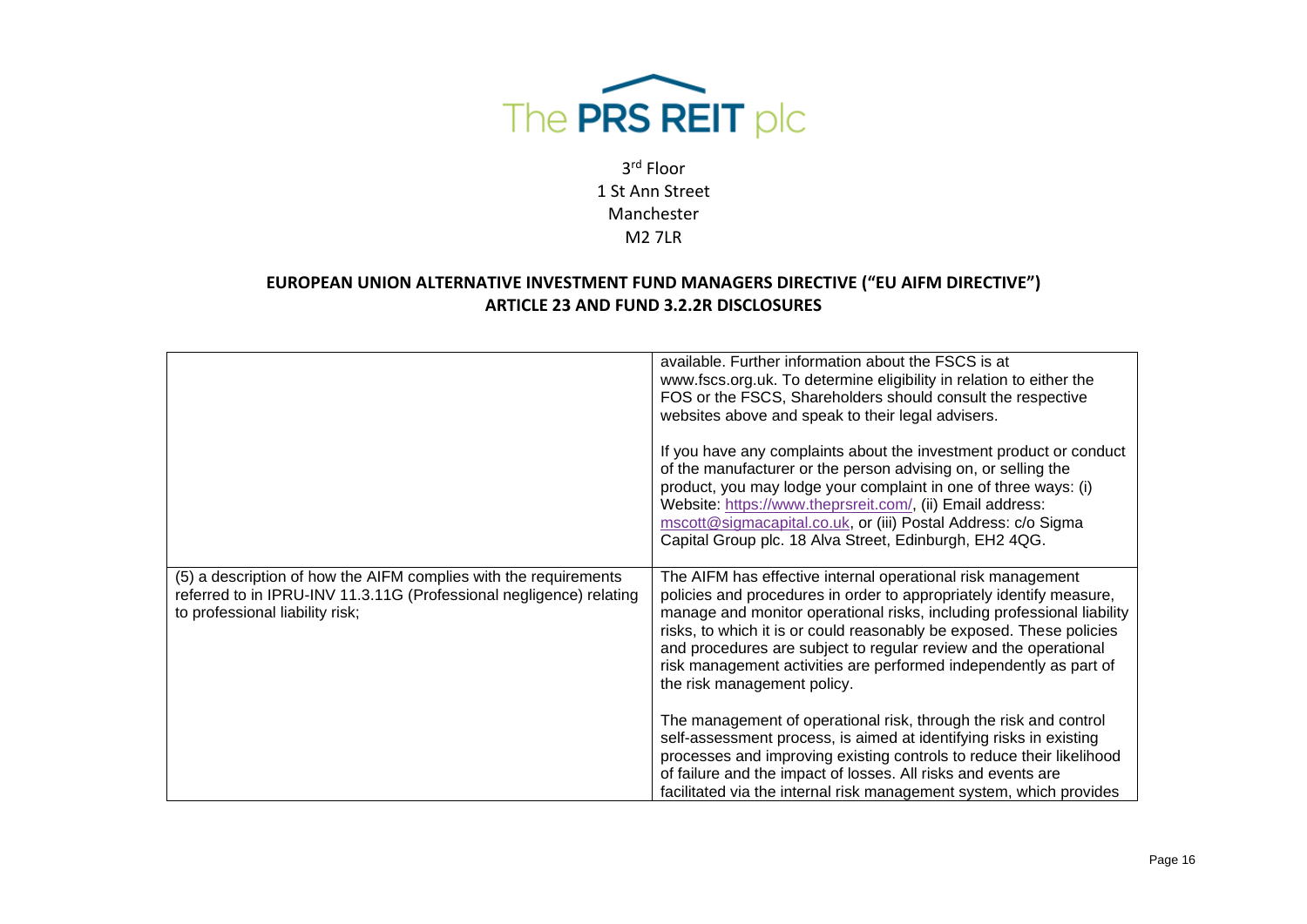

|                                                                                                                       | a platform to facilitate the convergence of governance, risk and<br>compliance.                                                                                                                                                                                                                                                                                                                                                                                                                                 |
|-----------------------------------------------------------------------------------------------------------------------|-----------------------------------------------------------------------------------------------------------------------------------------------------------------------------------------------------------------------------------------------------------------------------------------------------------------------------------------------------------------------------------------------------------------------------------------------------------------------------------------------------------------|
|                                                                                                                       | The AIFM is required to cover professional liability risks, such as the<br>risk of loss of documents evidencing title of assets to the Company.                                                                                                                                                                                                                                                                                                                                                                 |
|                                                                                                                       | The AIFM complies with rule 11.3.11 of the FCA's Interim Prudential<br>sourcebook for Investment Businesses by holding appropriate<br>professional indemnity insurance under its parent entity's policy to<br>cover potential liability arising from professional negligence, which is<br>appropriate to the risks covered. The AIFM also continues to meet<br>the FCA IPRU-INV capital requirements as a UK full-scope AIFM<br>with capital buffer appropriate for the value of all funds under<br>management. |
| (6) a description of:                                                                                                 | (a) The AIFM is responsible for its own work and there will be<br>no delegation of the AIFM's management functions.                                                                                                                                                                                                                                                                                                                                                                                             |
| (a) any AIFM management function delegated by the AIFM;<br>(b) any safe-keeping function delegated by the depositary; | (b) The Depositary is responsible for its own work and there will<br>be no delegation of the Depositary's safekeeping functions.                                                                                                                                                                                                                                                                                                                                                                                |
| (c) the identity of each delegate appointed in accordance with<br>FUND 3.10 (Delegation); and                         | Not applicable.<br>(C)<br>Not applicable.<br>(d)                                                                                                                                                                                                                                                                                                                                                                                                                                                                |
|                                                                                                                       |                                                                                                                                                                                                                                                                                                                                                                                                                                                                                                                 |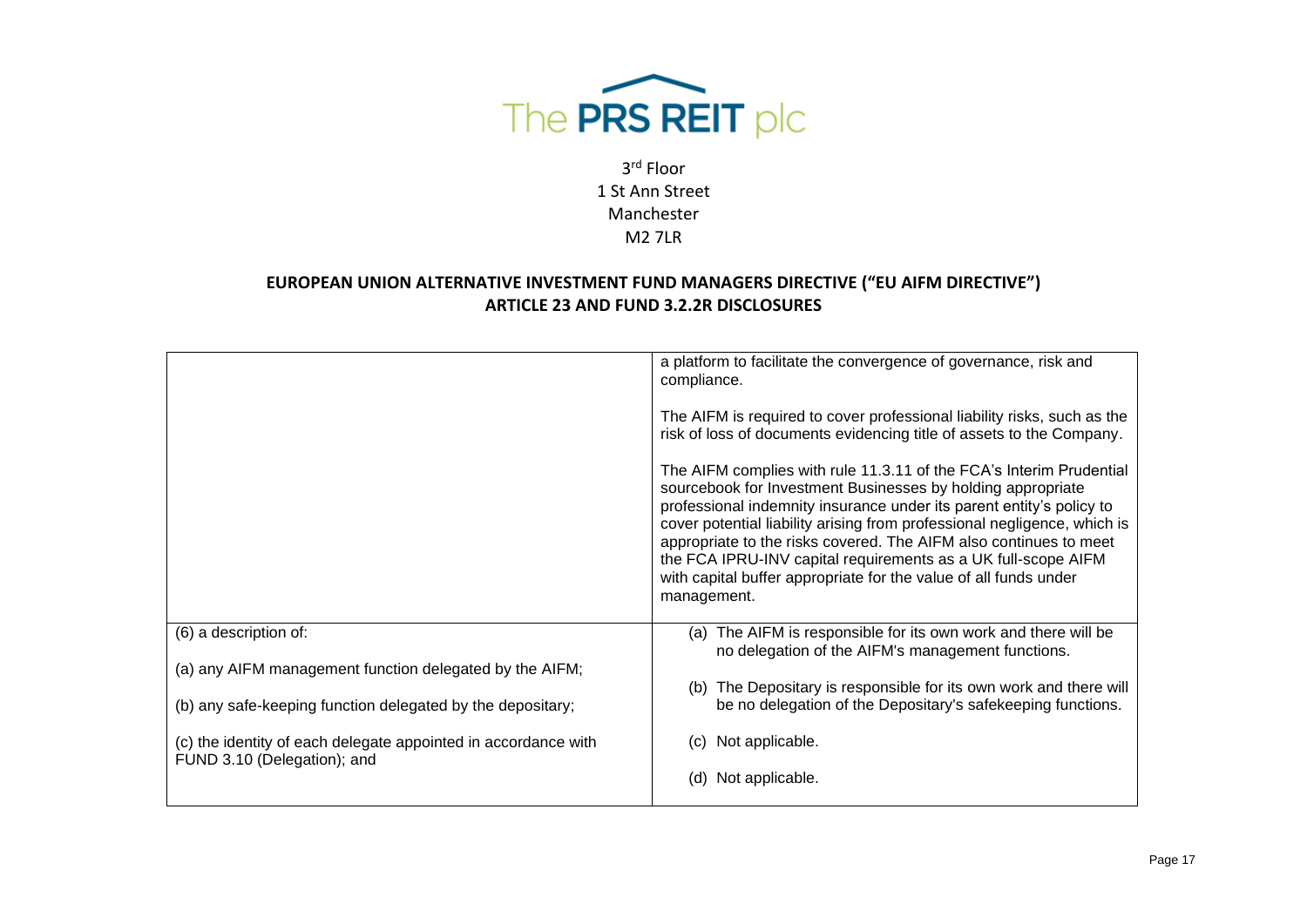

| (d) any conflicts of interest that may arise from such delegations;                                                                                                                                            |                                                                                                                                                                                                                                                                                                                                                                                                                                                                                                                                                                                                                                                                                                                                                          |
|----------------------------------------------------------------------------------------------------------------------------------------------------------------------------------------------------------------|----------------------------------------------------------------------------------------------------------------------------------------------------------------------------------------------------------------------------------------------------------------------------------------------------------------------------------------------------------------------------------------------------------------------------------------------------------------------------------------------------------------------------------------------------------------------------------------------------------------------------------------------------------------------------------------------------------------------------------------------------------|
| (7) a description of the AIF's valuation procedure and of the pricing<br>methodology for valuing assets, including the methods used in<br>valuing any hard-to-value assets, in line with FUND 3.9 (Valuation); | Investment property is held in the financial statements at fair value.<br>There are independent valuations which are carried out by a<br>qualified independent valuation expert. The valuations depend on<br>some data provided by the Investment Adviser and the independent<br>valuation expert makes decisions and assumptions on criteria,<br>some of which are subjective. As the valuation of the properties<br>within the Group's portfolio is central to the Company's business the<br>Directors consider that the value of investment properties is a<br>significant issue due to the magnitude of the total amount, the<br>potential impact on the movement in value on the reported results<br>and the subjectivity of the valuation process. |
|                                                                                                                                                                                                                | The investment properties are independently valued by an external<br>valuation expert, Savills (UK) Limited on a bi-annual basis. The<br>valuations are prepared in accordance with RICS Valuation Global<br>Standards (incorporating the IVSC International Valuation<br>Standards) 2020. The valuations are compliant with International<br>Valuation Standards. The Investment Adviser holds open<br>discussions with the valuers throughout the period of the valuation<br>process to discuss various elements of the property valuations and<br>the Company's auditor also has direct access to them as part of the<br>audit process. Given the audit risks related to the valuation of the                                                         |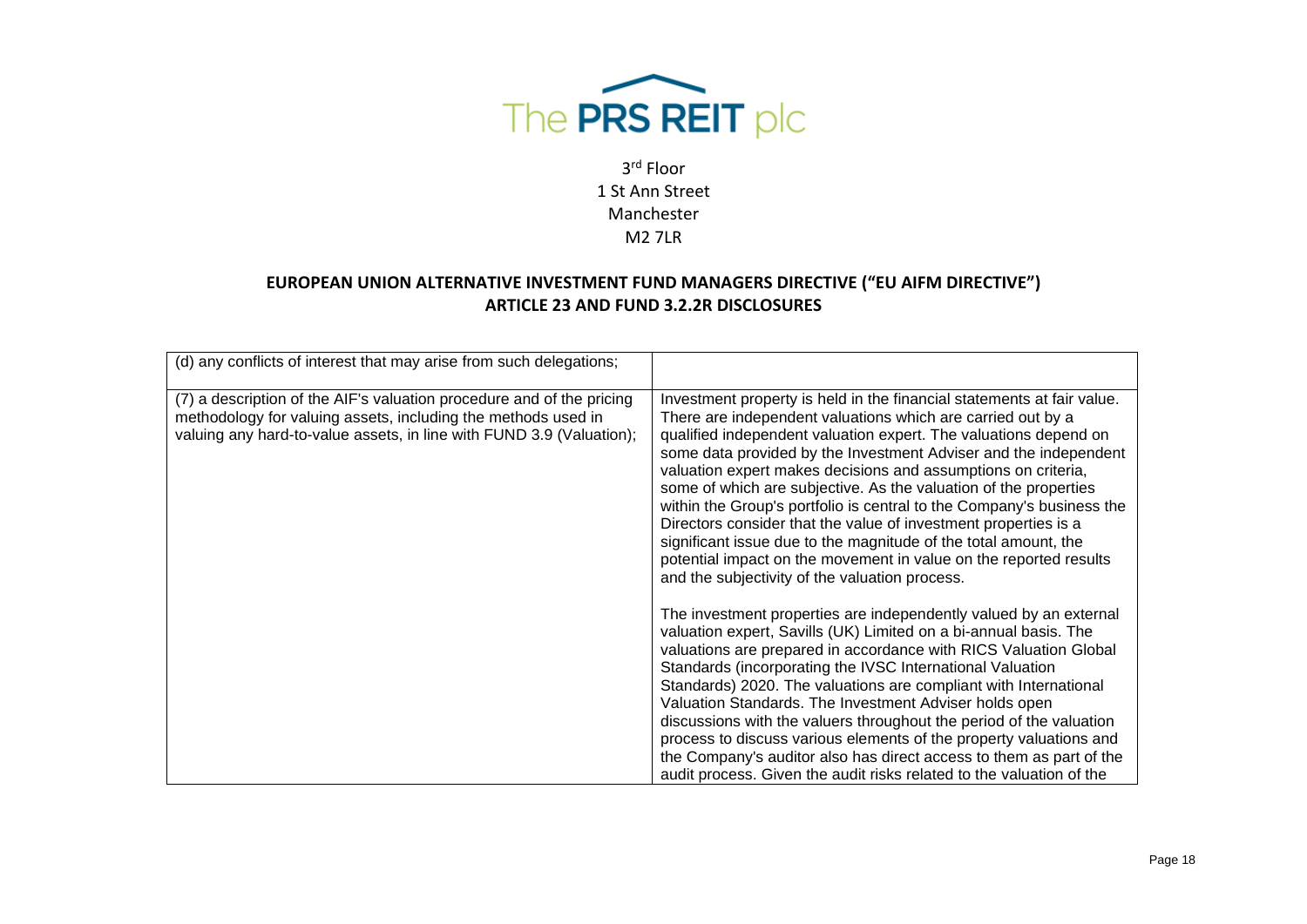

|                                                                                                                                                                                                                   | property portfolio, the auditor also engages its own independent<br>valuation expert to review the Group's valuation.                                                                                                                                                                                                                                                                                                                  |
|-------------------------------------------------------------------------------------------------------------------------------------------------------------------------------------------------------------------|----------------------------------------------------------------------------------------------------------------------------------------------------------------------------------------------------------------------------------------------------------------------------------------------------------------------------------------------------------------------------------------------------------------------------------------|
| (8) a description of the AIF's liquidity risk management, including<br>the redemption rights of investors in normal and exceptional<br>circumstances, and the existing redemption arrangements with<br>investors; | The Group seeks to manage liquidity risk to ensure sufficient<br>liquidity is available to meet the requirements of the business and to<br>invest cash assets safely and profitably. The Board reviews<br>regularly available cash to ensure that there are sufficient resources<br>for capital expenditure and working capital requirements.<br>There are no redemption rights for shareholders since the Company<br>is closed-ended. |
| (9) a description of all fees, charges and expenses, and the<br>maximum amounts directly or indirectly borne by investors;                                                                                        | Please see (4) above. There are no fees charged directly to<br>shareholders by the Company                                                                                                                                                                                                                                                                                                                                             |
|                                                                                                                                                                                                                   | Please also refer to Page 93 within the Company's Prospectus for<br>further details.                                                                                                                                                                                                                                                                                                                                                   |
| (10) a description of how the AIFM ensures a fair treatment of<br>investors;                                                                                                                                      | The Listing Rules set out Principles and Rules, to which the<br>Company is subject, for the fair treatment of investors, notably<br>Listing Principles 3 and 5. The AIFM and the Company are required<br>to ensure fair treatment of investors. This is achieved through<br>application of relevant Financial Conduct Authority ("FCA") rules                                                                                          |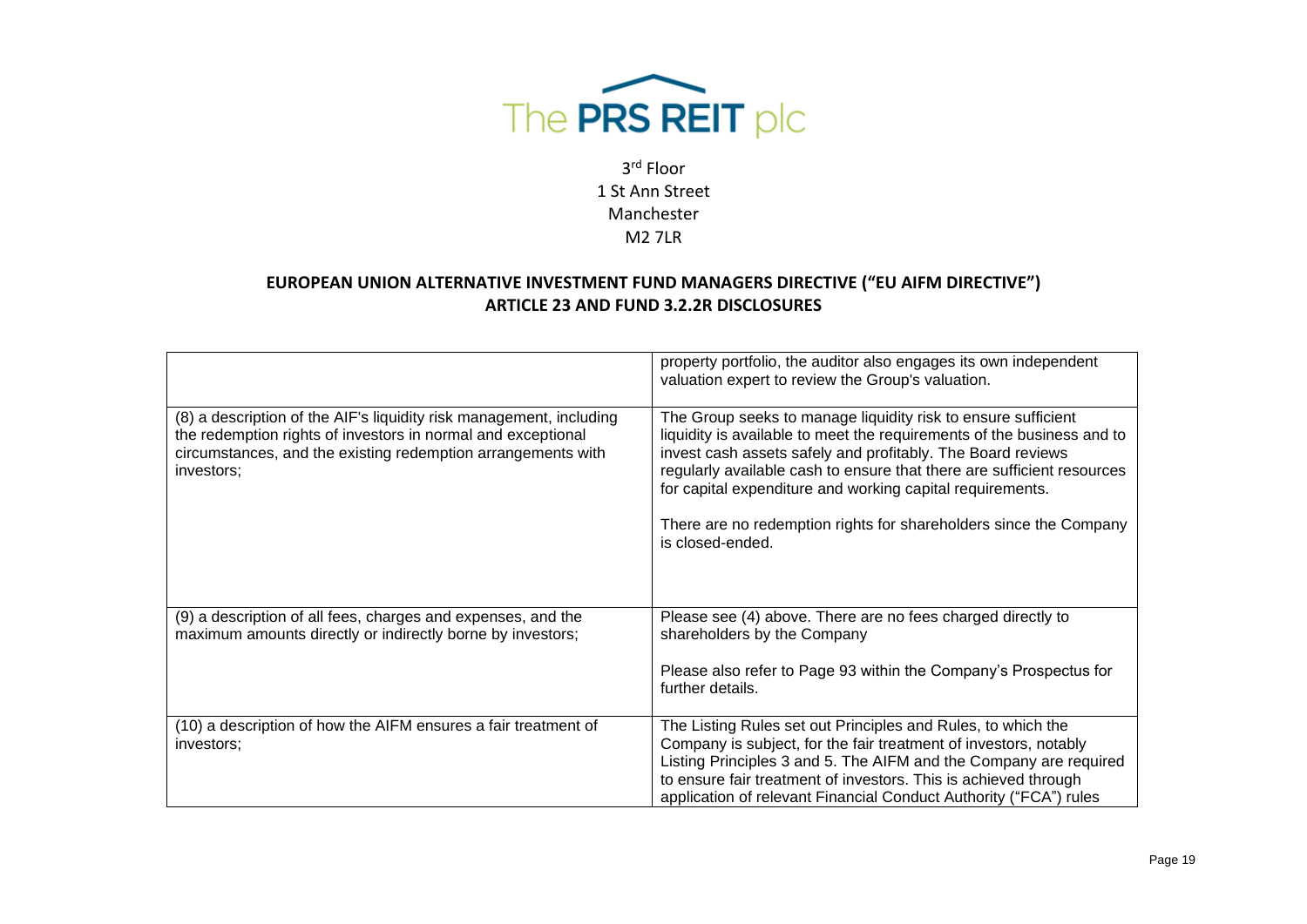

|                                                                                                                                                                  | and regulations that the AIFM and its delegates employ in its day-to-<br>day activities in managing the Company.<br>The AIFM and the Investment Adviser maintain a conflicts of<br>interest policy to avoid and manage any conflicts of interest that<br>may arise between the AIFM, the Investment Adviser (and their<br>respective affiliates) and the Company.<br>The Company only has one class of ordinary shares which rank pari<br>passu with each other. |
|------------------------------------------------------------------------------------------------------------------------------------------------------------------|------------------------------------------------------------------------------------------------------------------------------------------------------------------------------------------------------------------------------------------------------------------------------------------------------------------------------------------------------------------------------------------------------------------------------------------------------------------|
| (11) whenever an investor obtains preferential treatment or the right<br>to obtain preferential treatment, a description of:<br>(a) that preferential treatment; | The Company does not give any investor preferential treatment or<br>the right to obtain preferential treatment in relation to their<br>investment in the Company.                                                                                                                                                                                                                                                                                                |
| (b) the type of investors who obtain such preferential treatment; and                                                                                            |                                                                                                                                                                                                                                                                                                                                                                                                                                                                  |
| (c) where relevant, their legal or economic links with the AIF or<br>AIFM;                                                                                       |                                                                                                                                                                                                                                                                                                                                                                                                                                                                  |
| (12) the procedure and conditions for the issue and sale of units or<br>shares;                                                                                  | The Company's shares are not generally available for subscription<br>by investors but are available for investment on the Main Market of<br>the London Stock Exchange. From time to time the Company is<br>permitted to issue shares subject to applicable limits and regulation                                                                                                                                                                                 |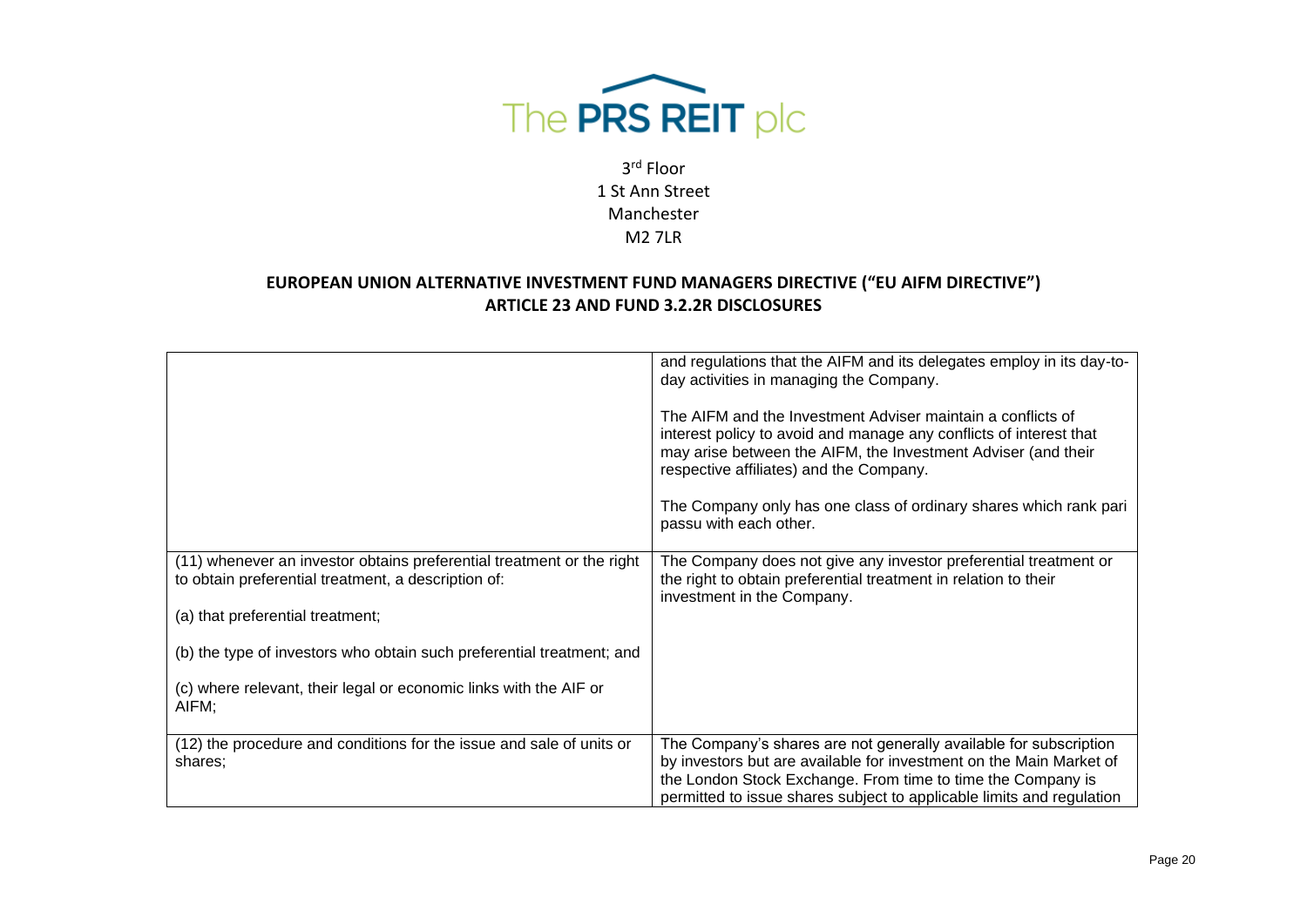

|                                                                                                                                              | including the Listing Rules and Prospectus Rules. Shares can be<br>bought and sold directly through a stockbroker or an execution-only<br>dealing service, or investment can be made via a provider of<br>packaged products such as savings schemes, ISA/NISA accounts<br>and pension schemes.                                                                     |
|----------------------------------------------------------------------------------------------------------------------------------------------|--------------------------------------------------------------------------------------------------------------------------------------------------------------------------------------------------------------------------------------------------------------------------------------------------------------------------------------------------------------------|
| (13) the latest net asset value of the AIF or the latest market price of<br>the unit or share of the AIF, in line with FUND 3.9 (Valuation); | The Net Asset Value of the Company is published bi-annually based<br>on the most recent valuation referred to at (7) above.                                                                                                                                                                                                                                        |
|                                                                                                                                              | The Net Asset Value per share is calculated by the Company based<br>on information provided by the Investment Adviser and published<br>through a Regulatory Information Service as soon as practicable<br>after the end of each six-month period and will be available on the<br>Company's website as soon as practicable after the end of the<br>relevant period. |
|                                                                                                                                              | In addition, the calculations are reported to shareholders in the<br>Company's annual report and interim financial statements.                                                                                                                                                                                                                                     |
| (14) the latest annual report, in line with FUND 3.3 (Annual report of<br>an $AIF$ ;                                                         | The latest annual report can be found on Companies House and on<br>the Company's website: https://www.theprsreit.com/.                                                                                                                                                                                                                                             |
| (15) where available, the historical performance of the AIF;                                                                                 | The Company's historical performance is contained in its annual<br>reports which can be found on the Companies House website and<br>the Company's website: https://www.theprsreit.com/.                                                                                                                                                                            |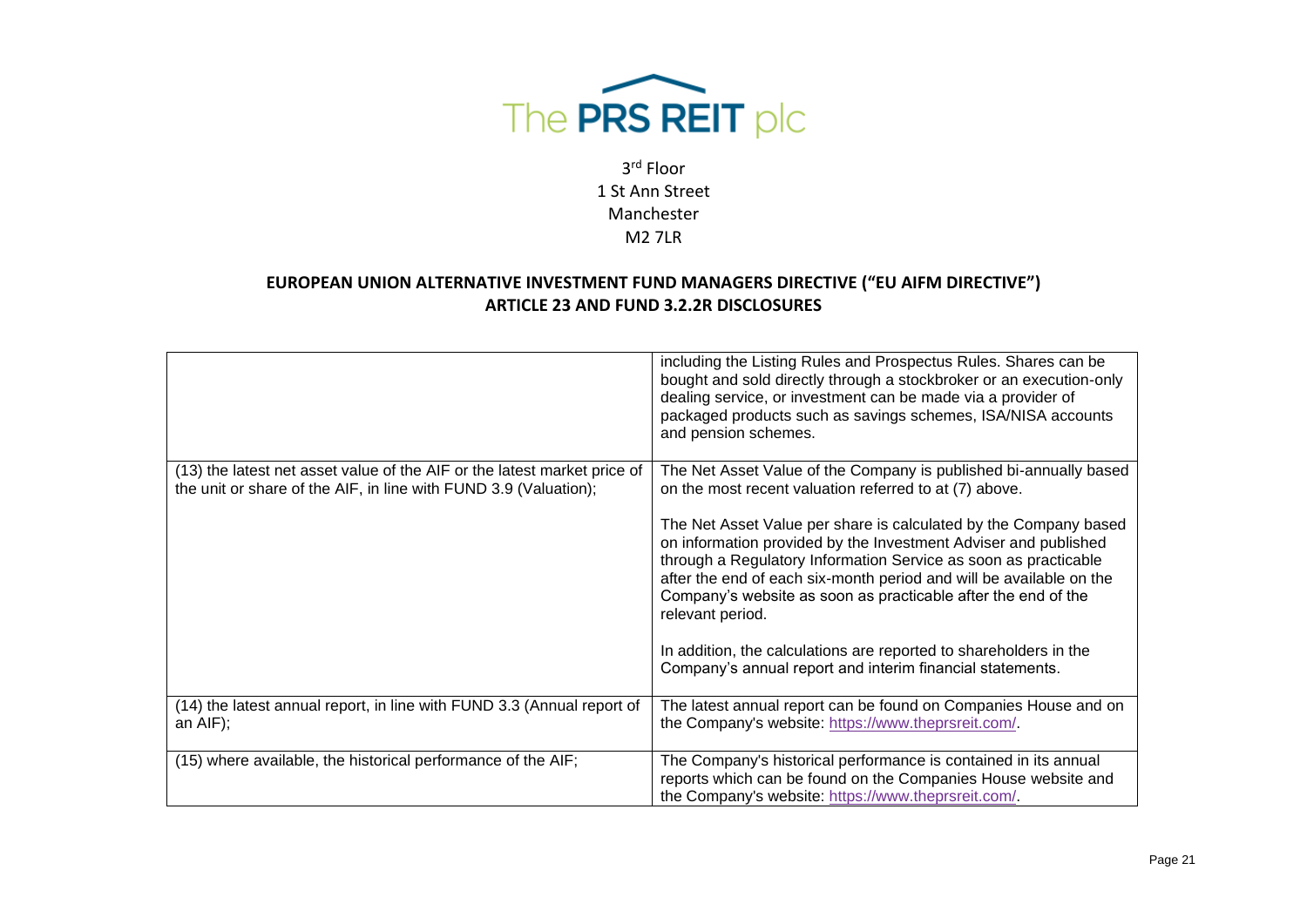

|                                                                                                                                                  | The Company's historical performance can also be found in the<br>interim reports as well as the Company's quarterly factsheets which<br>can be found on the Company's website. |
|--------------------------------------------------------------------------------------------------------------------------------------------------|--------------------------------------------------------------------------------------------------------------------------------------------------------------------------------|
| (16)                                                                                                                                             | Not applicable.                                                                                                                                                                |
| (a) the identity of the prime brokerage firm;                                                                                                    |                                                                                                                                                                                |
| (b) a description of any material arrangements of the AIF with its<br>prime brokerage firm and the way any conflicts of interest are<br>managed; |                                                                                                                                                                                |
| (c) the provision in the contract with the depositary on the possibility<br>of transfer and reuse of AIF assets; and                             |                                                                                                                                                                                |
| (d) information about any transfer of liability to the prime brokerage<br>firm that may exist; and                                               |                                                                                                                                                                                |
| (17) a description of how and when the information required under<br>FUND 3.2.5 R and FUND 3.2.6 R will be disclosed.                            | Under FUND 3.2.5R, the AIFM must disclose to shareholders<br>periodically:                                                                                                     |
|                                                                                                                                                  | the percentage of the Company's assets that are subject to<br>special arrangements arising from their illiquid nature;                                                         |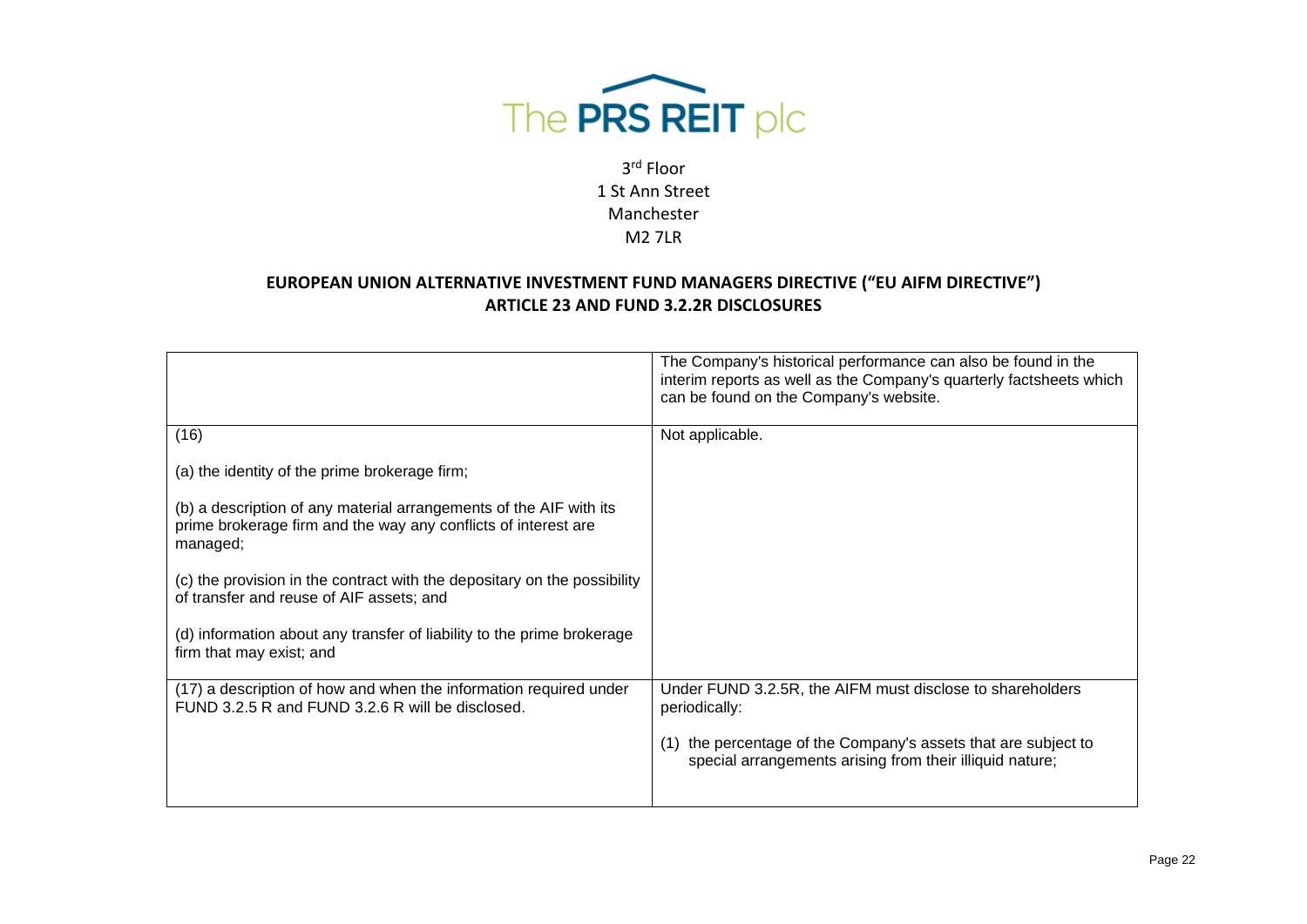

| (2) any new arrangements for managing the liquidity of the<br>Company; and                                                                                                                                                                                                                                                                 |
|--------------------------------------------------------------------------------------------------------------------------------------------------------------------------------------------------------------------------------------------------------------------------------------------------------------------------------------------|
| (3) the current risk profile of the Company and the risk<br>management systems employed by the AIFM to manage those<br>risks.                                                                                                                                                                                                              |
| Under FUND 3.2.6R, the AIFM must disclose on a regular basis:                                                                                                                                                                                                                                                                              |
| any change to:<br>(1)                                                                                                                                                                                                                                                                                                                      |
| (a) the maximum level of leverage that the AIFM may employ<br>on behalf of the Company;                                                                                                                                                                                                                                                    |
| (b) any right of reuse of collateral or any guarantee granted<br>under the leveraging arrangement; and                                                                                                                                                                                                                                     |
| the total amount of leverage employed by the Company.<br>(2)                                                                                                                                                                                                                                                                               |
| Information on changes to the maximum level of leverage and any<br>right of re-use of collateral or any guarantee under the leveraging<br>arrangements shall be provided without undue delay by issuing an<br>announcement via a Regulatory Information Service. Such<br>information will also be published in the Company's annual report |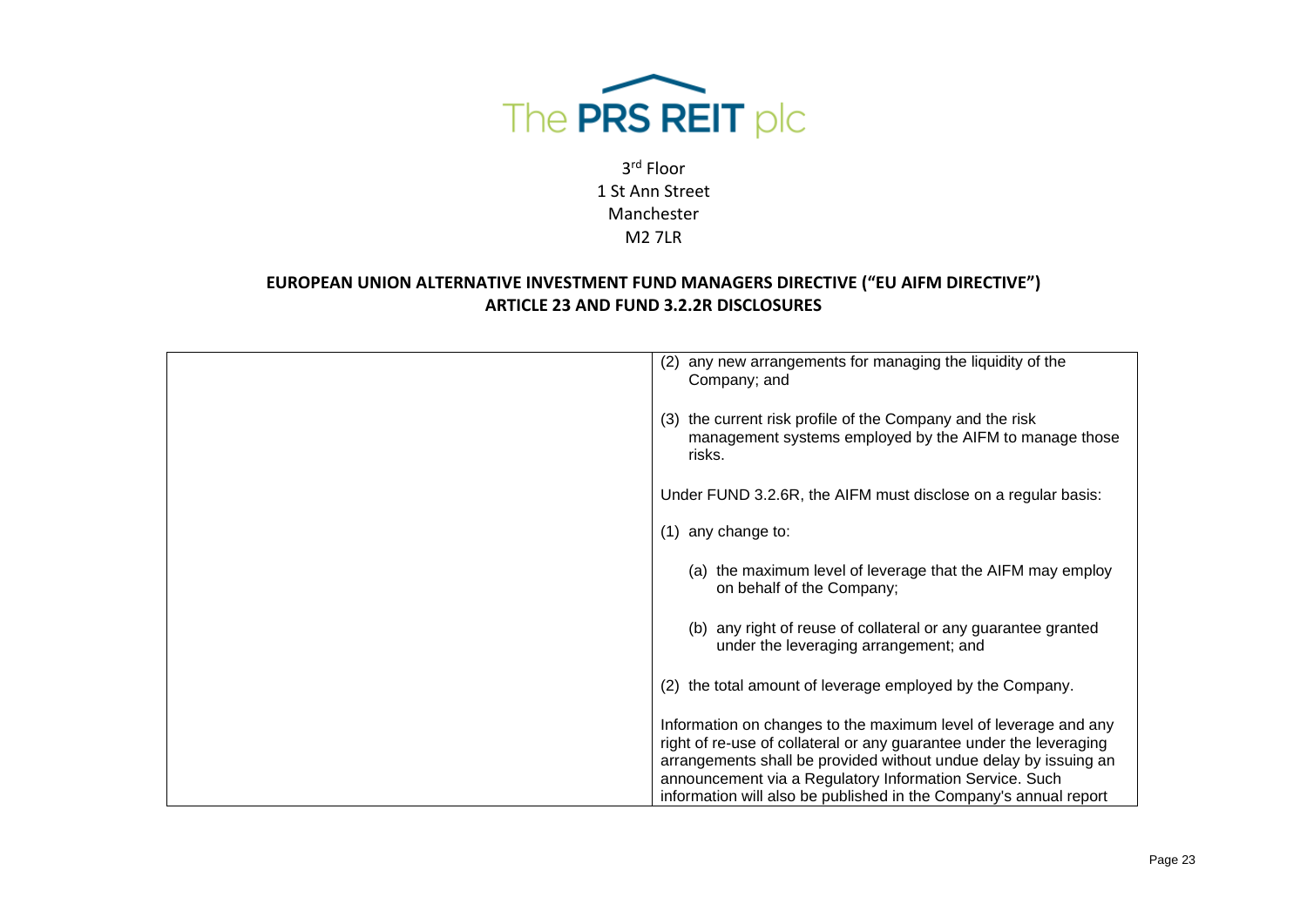

| 23 (2) (1) An AIFM shall inform investors before they invest in the<br>AIF of any arrangement made by the depositary to contractually<br>discharge itself of liability, in accordance with regulation 30 of the<br>Alternative Investment Fund Managers Regulations 2013 (SI<br>2013/1773) | Pursuant to Clause 13 ('Liability and Indemnification') of the<br>Depositary Agreement, the Depositary shall not be liable to the<br>AIFM or the Company for any losses save as set out in regulations<br>30 and 31 of the UK AIFM Regime, or as otherwise expressly<br>provided in the Depositary Agreement, |
|--------------------------------------------------------------------------------------------------------------------------------------------------------------------------------------------------------------------------------------------------------------------------------------------|---------------------------------------------------------------------------------------------------------------------------------------------------------------------------------------------------------------------------------------------------------------------------------------------------------------|
|                                                                                                                                                                                                                                                                                            | (d) by the Company publishing the relevant information on the<br>Company's website.                                                                                                                                                                                                                           |
|                                                                                                                                                                                                                                                                                            | (c) by the Company issuing an announcement via a Regulatory<br>Information Service; or                                                                                                                                                                                                                        |
|                                                                                                                                                                                                                                                                                            | (b) in factsheets that are available on the Company's website;                                                                                                                                                                                                                                                |
|                                                                                                                                                                                                                                                                                            | (a) in the Company's annual report;                                                                                                                                                                                                                                                                           |
|                                                                                                                                                                                                                                                                                            | Any information required under FUND 3.2.5R and FUND 3.2.6R<br>may be disclosed:                                                                                                                                                                                                                               |
|                                                                                                                                                                                                                                                                                            | and audited accounts. Information on the total amount of leverage<br>employed by the Company shall be published in the Company's<br>annual report and audited accounts.                                                                                                                                       |